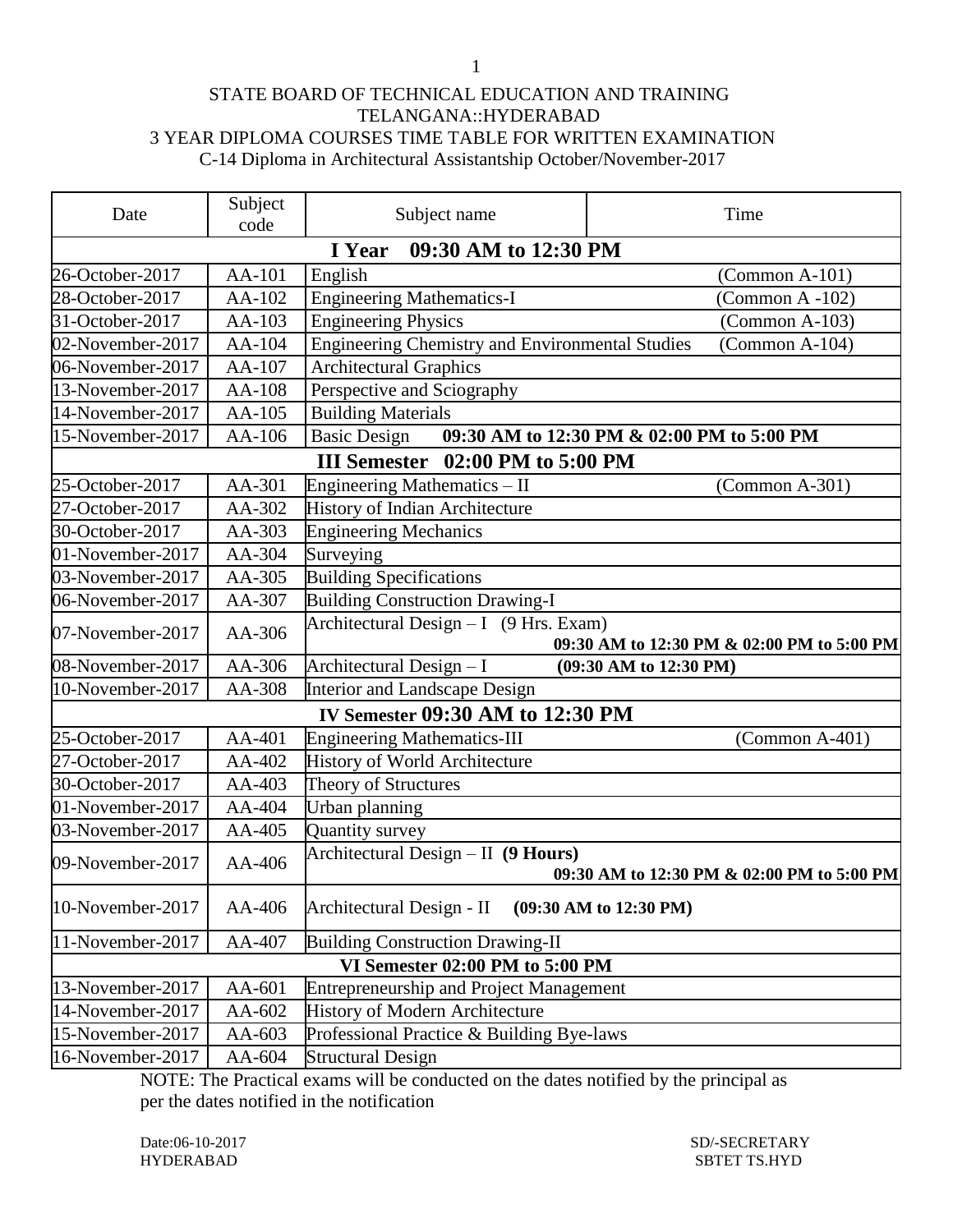## STATE BOARD OF TECHNICAL EDUCATION AND TRAINING: TELANGANA::HYDERABAD 3 YEAR DIPLOMA COURSES TIME TABLE FOR WRITTENEXAMINATION C14 Diploma in Automobile Engineering October/November-2017

| Date                        | Subject code | Subject name                                         | Time             |  |  |
|-----------------------------|--------------|------------------------------------------------------|------------------|--|--|
| I Year 09:30 AM to 12:30 PM |              |                                                      |                  |  |  |
| 26-October-2017             | $A-101$      | English                                              | (Common AEI-101) |  |  |
| 28-October-2017             | $A-102$      | <b>Engineering Mathematics-I</b>                     | (Common AEI-102) |  |  |
| 31-October-2017             | $A-103$      | <b>Engineering Physics</b>                           | (Common AEI-103) |  |  |
| 02-November-2017            | $A-104$      | Engineering Chemistry and Environmental Studies      | (Common AEI-104) |  |  |
| 06-November-2017            | $A-107$      | <b>Engineering Drawing</b>                           | (Common AEI-107) |  |  |
| 08-November-2017            | $A-105$      | <b>Engineering Mechanics</b>                         |                  |  |  |
| 10-November-2017            | $A-106$      | <b>Work Shop Technology</b>                          |                  |  |  |
|                             |              | III Semester 02:00 PM to 5:00 PM                     |                  |  |  |
| 25-October-2017             | A-301        | <b>Engineering Mathematics-II</b>                    | (Common AEI-301) |  |  |
| 27-October-2017             | A-302        | <b>Automobile Electrical and Electronics Systems</b> |                  |  |  |
| 30-October-2017             | A-303        | Automobile power plants                              |                  |  |  |
| 01-November-2017            | A-304        | Automobile transmission systems                      |                  |  |  |
| 03-November-2017            | $A-305$      | <b>Engineering materials</b>                         |                  |  |  |
| 07-November-2017            | $A-306$      | Thermal Engineering                                  |                  |  |  |
| 09-November-2017            | A-307        | <b>Machine Drawing</b>                               |                  |  |  |
|                             |              | IV Semester 09:30 AM to 12:30 PM                     |                  |  |  |
| 25-October-2017             | $A-401$      | <b>Engineering Mathematics-III</b>                   | (Common AEI-401) |  |  |
| 27-October-2017             | A-402        | Strength of materials and fluid mechanics            |                  |  |  |
| 30-October-2017             | A-403        | <b>Automobile Chassis</b>                            |                  |  |  |
| 01-November-2017            | A-404        | <b>Automobile Body Engineering</b>                   |                  |  |  |
| 03-November-2017            | A-405        | Manufacturing processes                              |                  |  |  |
| 07-November-2017            | $A-406$      | <b>Combustion and Fuel Systems</b>                   |                  |  |  |
| 09-November-2017            | $A-410$      | <b>Automobile Engineering Drawing</b>                |                  |  |  |
|                             |              | 02:00 PM to 5:00 PM<br><b>V</b> Semester             |                  |  |  |
| 26-October-2017             | $A-501$      | Industrial Management and Entrepreneurship           |                  |  |  |
| 28-October-2017             | $A-502$      | Design of Machine Elements                           |                  |  |  |
| 31-October-2017             | $A - 503$    | Automobile Servicing and maintenance                 |                  |  |  |
| 02-November-2017            | A-504        | <b>Production Technology</b>                         |                  |  |  |
| 06-November-2017            | $A-505$      | <b>Special Purpose Vehicles</b>                      |                  |  |  |
| 08-November-2017            | $A-506$      | <b>Motor Transport Organization</b>                  |                  |  |  |

NOTE: The Practical exams will be conducted on the dates notified by the principal as per the dates notified in the notification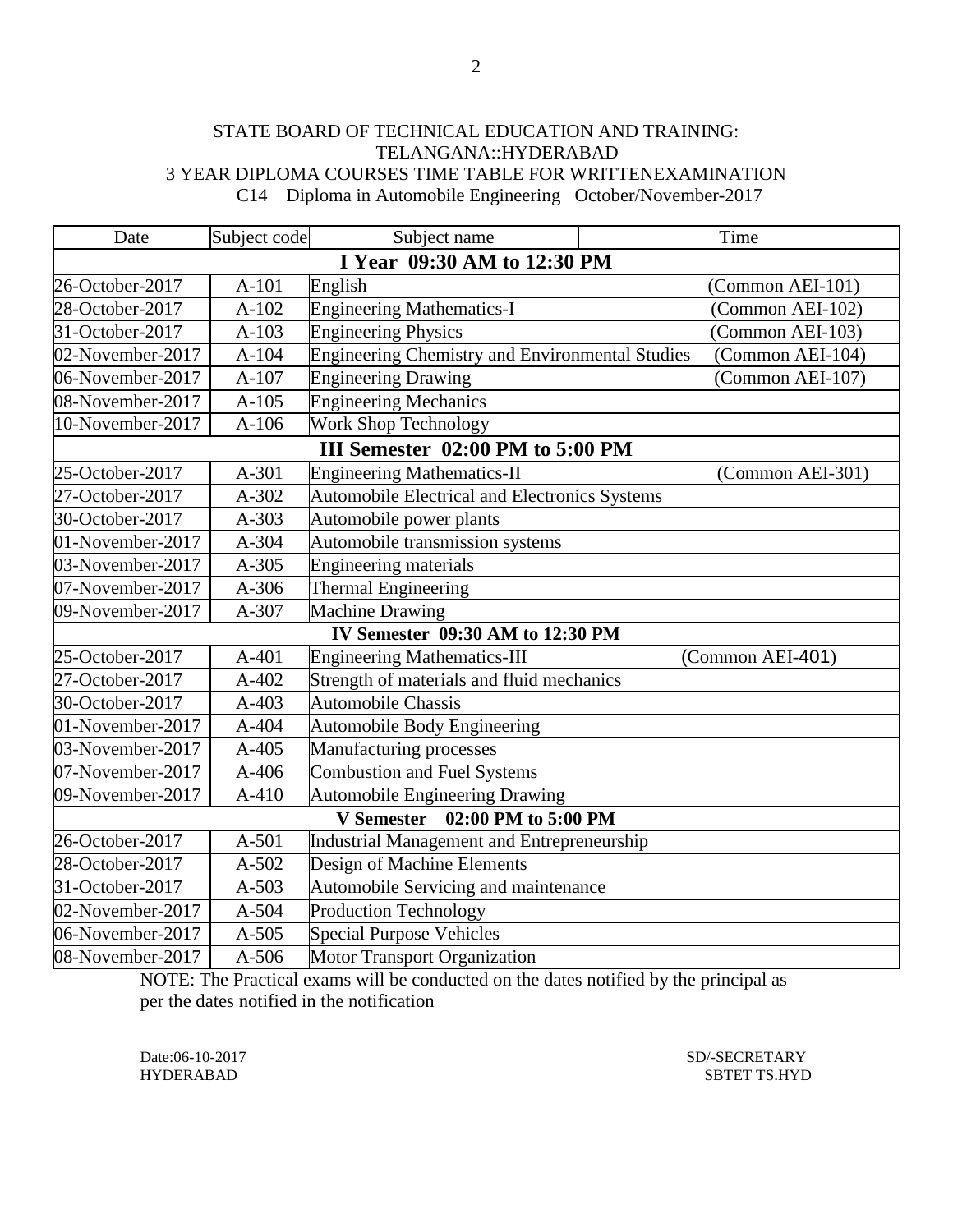### STATE BOARD OF TECHNICAL EDUCATION AND TRAINING: TELANGANA::HYDERABAD 3 YEAR DIPLOMA COURSES TIME TABLE WRITTEN EXAMINATION

# C-14 Diploma in Applied Electronics and Instrumentation Engineering-October/November-2017

| Date                            | Subject code          | Subject name                                 | Time                                                         |
|---------------------------------|-----------------------|----------------------------------------------|--------------------------------------------------------------|
| I Year 09:30 AM to 12:30 PM     |                       |                                              |                                                              |
| 26-October-2017                 | <b>AEI-101</b>        | English-I                                    | $(Common A-101)$                                             |
| 28-October-2017                 | <b>AEI-102</b>        | <b>Engineering Mathematics-I</b>             | (Common A-102)                                               |
| 31-October-2017                 | AEI-103               | <b>Engineering Physics</b>                   | $(Common A-103)$                                             |
| 02-November-2017                | <b>AEI-104</b>        |                                              | Engineering Chemistry & Environmental Studies (Common A-104) |
| 06-November-2017                | <b>AEI-107</b>        | <b>Engineering Drawing</b>                   | $(Common A-107)$                                             |
| 08-November-2017                | AEI- $10\overline{5}$ | Electronic Components & Materials            |                                                              |
| 10-November-2017                | <b>AEI-106</b>        | <b>Basic Electrical Engineering</b>          |                                                              |
|                                 |                       | III Semester 02:00 PM to 5:00 PM             |                                                              |
| 25-October-2017                 | <b>AEI-301</b>        | Engineering Mathematics - II                 | $(Common A-301)$                                             |
| 27-October-2017                 | <b>AEI-302</b>        | <b>Electrical Machines</b>                   |                                                              |
| 30-October-2017                 | AEI-303               | <b>Electronic Devices and Applications</b>   |                                                              |
| 01-November-2017                | <b>AEI-304</b>        | <b>Digital Electronics</b>                   |                                                              |
| 03-November-2017                | <b>AEI-305</b>        | <b>Electronic Measuring Instruments</b>      |                                                              |
| 07-November-2017                | <b>AEI-306</b>        | Process Instrumentation-I                    |                                                              |
|                                 |                       | <b>IV Semester 09:30 AM to 12:30 PM</b>      |                                                              |
| 25-October-2017                 | <b>AEI-401</b>        | <b>Engineering Mathematics-III</b>           | $(Common A-401)$                                             |
| 27-October-2017                 | <b>AEI-402</b>        | <b>Network Theory</b>                        |                                                              |
| 30-October-2017                 | <b>AEI-403</b>        | <b>Electronic Circuits</b>                   |                                                              |
| 01-November-2017                | <b>AEI-404</b>        | Programming in 'C'                           |                                                              |
| 03-November-2017                | <b>AEI-405</b>        | <b>Industrial Instrumentation</b>            |                                                              |
| 07-November-2017                | <b>AEI-406</b>        | Industrial Electronics & Control Systems     |                                                              |
|                                 |                       | V Semester 02:00 PM to 5:00 PM               |                                                              |
| 26-October-2017                 | <b>AEI-501</b>        | Industrial Safety & Quality Control          |                                                              |
| 28-October-2017                 | <b>AEI-502</b>        | <b>Process Control</b>                       |                                                              |
| 31-October-2017                 | AEI-503               | Linear Integrated Circuits & Applications    |                                                              |
| 02-November-2017                | <b>AEI-504</b>        | Micro Controllers & Applications             |                                                              |
| 06-November-2017                | AEI-505               | Analytical Instrumentation                   |                                                              |
| VI Semester 02:00 PM to 5:00 PM |                       |                                              |                                                              |
| 13-November-2017                | AEI-601               | <b>Industrial Management</b>                 |                                                              |
| 14-November-2017                | AEI-602               | <b>Industrial Automation</b>                 |                                                              |
| 15-November-2017                | AEI-603               | <b>Communication Engineering</b>             |                                                              |
| 16-November-2017                | AEI-604               | <b>Instrumentation in Process Industries</b> |                                                              |
| 17-November-2017                | AEI-605               | <b>Bio-medical Instrumentation</b>           |                                                              |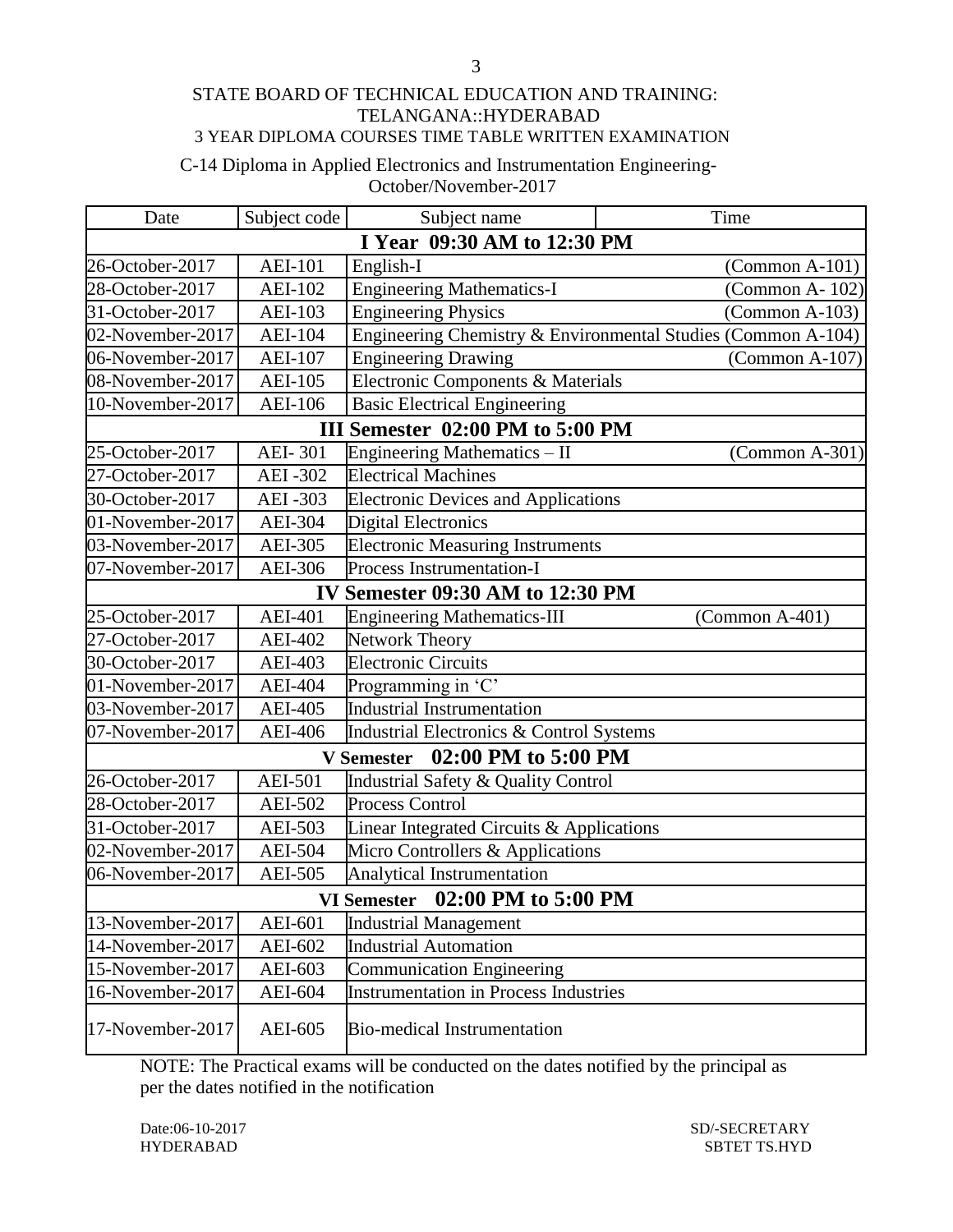# STATE BOARD OF TECHNICAL EDUCATION AND TRAINING: TELANGANA::HYDERABAD 3 YEAR DIPLOMA COURSES TIME TABLE FOR WRITTEN EXAMINATION C-14 Diploma in Commercial and Computer Practice- October/November-2017

| Date             | Subject code     | Subject name                               | Time                                                                  |
|------------------|------------------|--------------------------------------------|-----------------------------------------------------------------------|
|                  |                  | I Year 09:30 AM to 12:30 PM                |                                                                       |
| 26-October-2017  | <b>CCP-107</b>   | English Typewriting-P-I                    | 09.00 AM TO 9.10 AM                                                   |
|                  | <b>CCP-108</b>   | English Typewriting-P-II                   | 09.30 AM TO 10.15. AM                                                 |
| 28-October-2017  | <b>CCP-101</b>   | English-I                                  |                                                                       |
| 31-October-2017  | <b>CCP-102</b>   | Accountancy-I                              |                                                                       |
| 02-November-2017 | <b>CCP-103</b>   | English Shorthand -I                       |                                                                       |
| 06-November-2017 | <b>CCP-104</b>   | <b>Business Organisation -I</b>            |                                                                       |
| 10-November-2017 | <b>CCP-105</b>   | Fundamentals of IT                         |                                                                       |
| 13-November-2017 | <b>CCP-106</b>   | <b>Computer Packages-I</b>                 |                                                                       |
|                  |                  | III Semester 02:00 PM to 5:00 PM           |                                                                       |
| 25-October-2017  | <b>CCP-301</b>   | English-II (Old)                           |                                                                       |
|                  | CCP-301-A        | English-II (New)                           |                                                                       |
| 27-October-2017  | <b>CCP-303</b>   | <b>English Shorthand-II</b>                |                                                                       |
| 30-October-2017  | <b>CCP-304</b>   | Business Organisation-II                   |                                                                       |
| 01-November-2017 | <b>CCP-305</b>   | Office Organisation                        |                                                                       |
| 03-November-2017 | <b>CCP-306</b>   | <b>Computer Packages-II</b>                |                                                                       |
| 07-November-2017 | <b>CCP-302</b>   | Accountancy-II                             |                                                                       |
|                  |                  | <b>IV Semester</b><br>09:30 AM to 12:30 PM |                                                                       |
| 25-October-2017  | <b>CCP-409</b>   |                                            | English Shorthand (80 wpm) Dictation 07 Minutes 01 Hour Transcription |
| 27-October-2017  | <b>CCP-407</b>   | English Typewriting-P-I                    | 09.00 AM TO 9.10 AM                                                   |
|                  | <b>CCP-408</b>   | English Typewriting-P-II                   | 09.30 AM TO 10.30. AM                                                 |
| 30-October-2017  | <b>CCP-401</b>   | English-III (New)<br>English-III (Old)     |                                                                       |
| 01-November-2017 | <b>CCP-402</b>   | Accountancy-III                            |                                                                       |
| 03-November-2017 | <b>CCP-403</b>   | Quantitative Techniques-I                  |                                                                       |
| 07-November-2017 | <b>CCP-404</b>   | <b>Business Correspondence</b>             |                                                                       |
| 09-November-2017 | <b>CCP-405</b>   | Mercantile Laws                            |                                                                       |
| 11-November-2017 | <b>CCP-406</b>   | C' Programming                             |                                                                       |
|                  |                  | 02:00 PM to 5:00 PM<br><b>V</b> Semester   |                                                                       |
| 26-October-2017  | <b>CCP-501</b>   | English-IV                                 |                                                                       |
| 28-October-2017  | <b>CCP-502</b>   | Business Economics & Environment-I         |                                                                       |
| 31-October-2017  | <b>CCP-503</b>   | Quantitative Technics-II                   |                                                                       |
| 02-November-2017 | <b>CCP-504</b>   | Banking-I                                  |                                                                       |
| 06-November-2017 | <b>CCP-505</b>   | <b>Visual Basic</b>                        |                                                                       |
|                  | CCP-506-T        | Telugu Typewriting P-I (BI)                | 9.00 AM TO 9.10 AM                                                    |
| 08-November-2017 | <b>CCP-507-T</b> | Telugu Typewriting P- II (B-I)             | 9.30 AM TO 10.15. AM                                                  |
|                  | <b>CCP-506-T</b> | Telugu Typewriting P-I (BII)               | 11.00 AM TO 11.10 AM                                                  |
|                  | <b>CCP-507-T</b> | Telugu Typewriting P-II (BII)              | 11.30 AM TO 12.15. PM                                                 |
|                  | <b>CCP-506-T</b> | Telugu Typewriting P-I (BIII)              | 2.00 PM TO 2.10 PM                                                    |
|                  | <b>CCP-507-T</b> | Telugu Typewriting P-II (BIII)             | 2.30 PM TO 3.15. PM                                                   |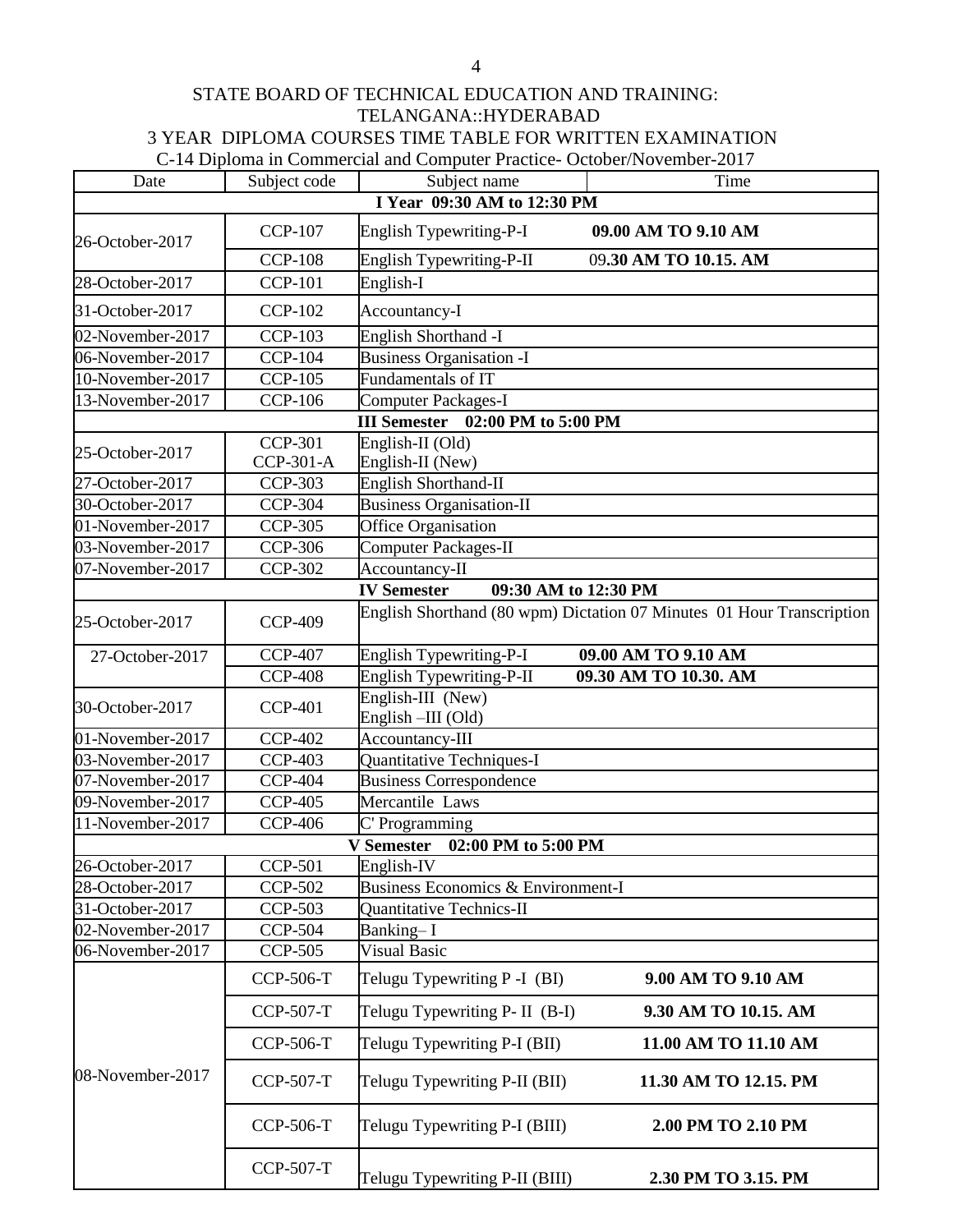| VI Semester $02:00$ PM to $5:00$ PM |             |                                                  |  |
|-------------------------------------|-------------|--------------------------------------------------|--|
| 13-November-2017                    | $CCP-602$   | <b>Business Economics &amp; Environment - II</b> |  |
| 14-November-2017                    | $CCP-603$   | Marketing                                        |  |
| 15-November-2017                    | CCP-604     | Banking $-$ II                                   |  |
| 16-November-2017                    | CCP-605-A   | Human Resources Management                       |  |
|                                     | $CCP-605-B$ | <b>INSURANCE</b>                                 |  |
| 17-November-2017                    | $CCP-601$   | English-V                                        |  |

NOTE: The Practical exams will be conducted on the dates notified by the principal as per the dates notified in the notification.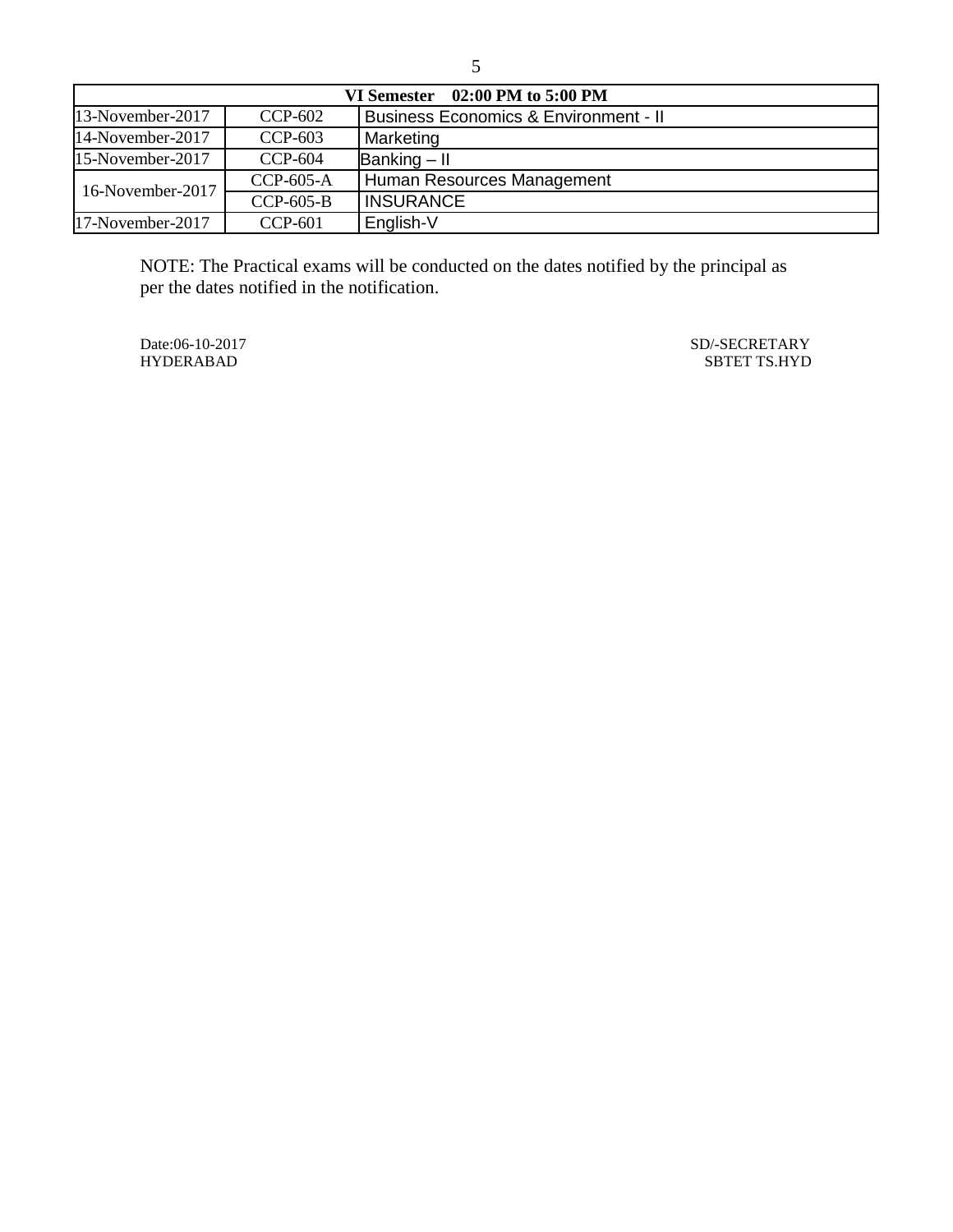### STATE BOARD OF TECHNICAL EDUCATION AND TRAINING: TELANGANA::HYDERABAD 3 YEAR DIPLOMA COURSES TIME TABLE FOR WRITTEN EXAMINATION C-14 Diploma in Civil Engineering – October/November-2017

| Date                                                              | Subject<br>code             | Subject name                                                   | Time                                                             |  |
|-------------------------------------------------------------------|-----------------------------|----------------------------------------------------------------|------------------------------------------------------------------|--|
|                                                                   | I Year 09:30 AM to 12:30 PM |                                                                |                                                                  |  |
| 26-October-2017                                                   | $C-101$                     | English-I                                                      | $(Common A-101)$                                                 |  |
| 28-October-2017                                                   | $C-102$                     | <b>Engineering Mathematics-I</b>                               | $(Common A-102)$                                                 |  |
| 31-October-2017                                                   | $C-103$                     | <b>Engineering Physics</b>                                     | $(Common A-103)$                                                 |  |
| 02-November-2017                                                  | $C-104$                     | Engineering Chemistry and Environmental Studies (Common A-104) |                                                                  |  |
| 06-November-2017                                                  | $C-107$                     | <b>Engineering Drawing</b>                                     | $(Common A-107)$                                                 |  |
| 08-November-2017                                                  | $C-105$                     | <b>Engineering Mechanics</b>                                   |                                                                  |  |
| 10-November-2017                                                  | $C-106$                     | Surveying-I                                                    |                                                                  |  |
|                                                                   |                             | III Semester 02:00 PM to 5:00 PM                               |                                                                  |  |
| 25-October-2017                                                   | $C-301$                     | Engineering Mathematics - II                                   | (Common A-301)                                                   |  |
| 27-October-2017                                                   | $\overline{C}$ -302         | Mechanics of Solids                                            |                                                                  |  |
| 30-October-2017                                                   | $C-303$                     | Hydraulics                                                     |                                                                  |  |
| 01-November-2017                                                  | $C-304$                     | Surveying - II                                                 |                                                                  |  |
| 03-November-2017                                                  | $C-305$                     | <b>Construction Materials</b>                                  |                                                                  |  |
| 07-November-2017                                                  | $C-306$                     | <b>Construction Practice</b>                                   |                                                                  |  |
| 09-November-2017                                                  | $C-307$                     | Civil Engineering Drawing - I                                  |                                                                  |  |
|                                                                   |                             | IV Semester 09:30 AM to 12:30 PM                               |                                                                  |  |
| 25-October-2017                                                   | $C-401$                     | Engineering Mathematics - III                                  | $(Common A-401)$                                                 |  |
| 27-October-2017                                                   | $C-402$                     | Theory of Structures                                           |                                                                  |  |
| 30-October-2017                                                   | $C-403$                     | Quantity Surveying - I                                         |                                                                  |  |
| 01-November-2017                                                  | $C-404$                     | Surveying - III                                                |                                                                  |  |
| 03-November-2017                                                  | $C-407$                     | <b>Building Services Drawing</b>                               |                                                                  |  |
| 07-November-2017                                                  | $C-405$                     | <b>Transportation Engineering</b>                              |                                                                  |  |
|                                                                   |                             | V Semester 02:00 PM to 5:00 PM                                 |                                                                  |  |
| 26-October-2017                                                   |                             | C-501 Design & Detailing of R.C. Elements                      |                                                                  |  |
| 28-October-2017                                                   |                             | C-502 Environmental Engineering - I                            |                                                                  |  |
| 31-October-2017                                                   |                             | C-503 Quantity Surveying -II                                   |                                                                  |  |
| 02-November-2017                                                  |                             | C-504 Irrigation Engineering                                   |                                                                  |  |
| 06-November-2017                                                  |                             | C-505 Project Management for Construction                      |                                                                  |  |
| 08-November-2017                                                  |                             | $\overline{C\text{-}507}$ Civil Engineering Drawing – II       |                                                                  |  |
| <b>VI Semester</b><br>02:00 PM to 5:00 PM                         |                             |                                                                |                                                                  |  |
| 13-November-2017                                                  | $C-601$                     | Design of Steel Structures                                     |                                                                  |  |
| 14-November-2017                                                  |                             | C-602 Environmental Engineering - II                           |                                                                  |  |
| 15-November-2017                                                  |                             | C-603 Construction Technology & Valuation                      |                                                                  |  |
| 16-November-2017                                                  |                             | C-604 Construction Failures, Repairs & Maintenance             |                                                                  |  |
| 17-November-2017                                                  |                             | C-605 Quality Control & Safety in Construction                 |                                                                  |  |
| 18-November-2017<br>$M\triangle T\Gamma$ , $T_{\text{loc}}\Gamma$ |                             | C-607 Structural Engineering Drawing                           | $\mathcal{L}(\mathcal{L}^* \cup A, \mathbf{1}_{\mathbf{1}})$ and |  |

NOTE: The Practical exams will be conducted on the dates notified by the principal as per the dates notified in the notification<br>Date:06-10-2017 SD/-SECRETARY HYDERABAD SBTET TS.HYD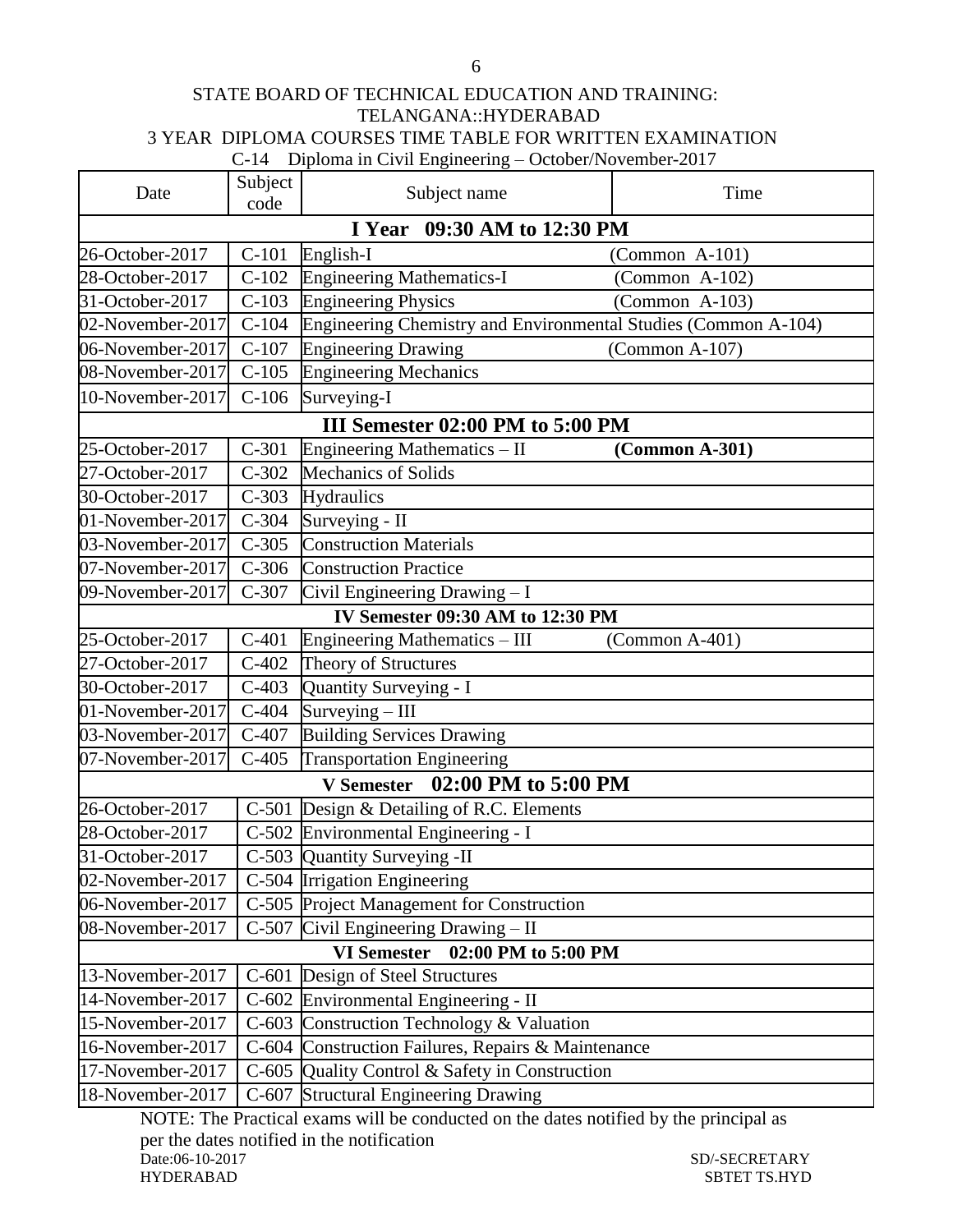### STATE BOARD OF TECHNICAL EDUCATION AND TRAINING: TELANGANA::HYDERABAD 3½ YEAR SANDWICH DIPLOMA COURSES TIME TABLE FOR WRITTEN EXAMINATION C-14 Diploma in Chemical Engineering- October/November-2017

| Date                           | Subject code | Subject name                                            | Time                    |  |
|--------------------------------|--------------|---------------------------------------------------------|-------------------------|--|
| 09:30 AM to 12:30 PM<br>I Year |              |                                                         |                         |  |
| 26-October-2017                | CH-101       | English                                                 | $(Common A-101)$        |  |
| 28-October-2017                | CH-102       | <b>Engineering Mathematics-I</b>                        | $(Common A-102)$        |  |
| 31-October-2017                | CH-103       | <b>Engineering Physics</b>                              | $(Common A-103)$        |  |
| 02-November-2017               | CH-106       | Materials Technology                                    |                         |  |
| 06-November-2017               | CH-107       | <b>Engineering Drawing</b>                              | $\Gamma$ (Common A-107) |  |
| 08-November-2017               | CH-105       | <b>General Mechanical Engineering</b>                   | (Common CHST-105)       |  |
| 10-November-2017               | CH-104       | <b>Inorganic Chemistry</b>                              |                         |  |
|                                |              | III Semester 02:00 PM to 5:00 PM                        |                         |  |
| 25-October-2017                | CH-301       | Engineering Mathematics - II                            | $(Common A-301)$        |  |
| 27-October-2017                | CH-302       | <b>Electrical Technology</b>                            |                         |  |
| 30-October-2017                | CH-303       | <b>Fluid Mechanics</b>                                  |                         |  |
| 01-November-2017               | CH-304       | Organic and Physical Chemistry                          |                         |  |
| 03-November-2017               | CH-305       | Mass and Energy Balance                                 |                         |  |
| 07-November-2017               | CH-306       | <b>Energy Technology</b>                                |                         |  |
|                                |              | IV Semester 09:30 AM to 12:30 PM                        |                         |  |
| 25-October-2017                | CH-401       | <b>Engineering Mathematics-III</b>                      | $(Common A-401)$        |  |
| 27-October-2017                | CH-402       | <b>Mechanical Unit Operations</b>                       |                         |  |
| 30-October-2017                | CH-403       | Inorganic Chemical Technology                           |                         |  |
| 01-November-2017               | CH-404       | <b>Organic Chemical Technology</b>                      |                         |  |
| 03-November-2017               | CH-405       | <b>Heat Transfer</b>                                    |                         |  |
| 07-November-2017               | CH-406       | <b>Mass Transfer Operations -1</b>                      |                         |  |
|                                |              | VII Semester 02:00 PM to 5:00 PM                        |                         |  |
| 26-October-2017                | CH-701       | Industrial Management & Entrepreneurship                |                         |  |
| 28-October-2017                | CH-702       | Thermodynamics and Reaction Engineering                 |                         |  |
| 31-October-2017                | CH-703       | <b>Instrumentation and Process control</b>              |                         |  |
| 02-November-2017               | CH-704       | Environmental Studies and Pollution control Engineering |                         |  |
| 06-November-2017               | CH-705       | <b>Mass Transfer Operations-II</b>                      |                         |  |
| 08-November-2017               | CH-706       | <b>Industrial Safety</b>                                |                         |  |
| 10-November-2017               | CH-707       | Chemical Plant Equipment Drawing                        |                         |  |

NOTE: The Practical exams will be conducted on the dates notified by the principal as per the dates notified in the notification

Date:06-10-2017 SD/-SECRETARY SD/-SECRETARY SD/-SECRETARY SD/-SECRETARY SD/-SECRETARY SBTET TS.HYD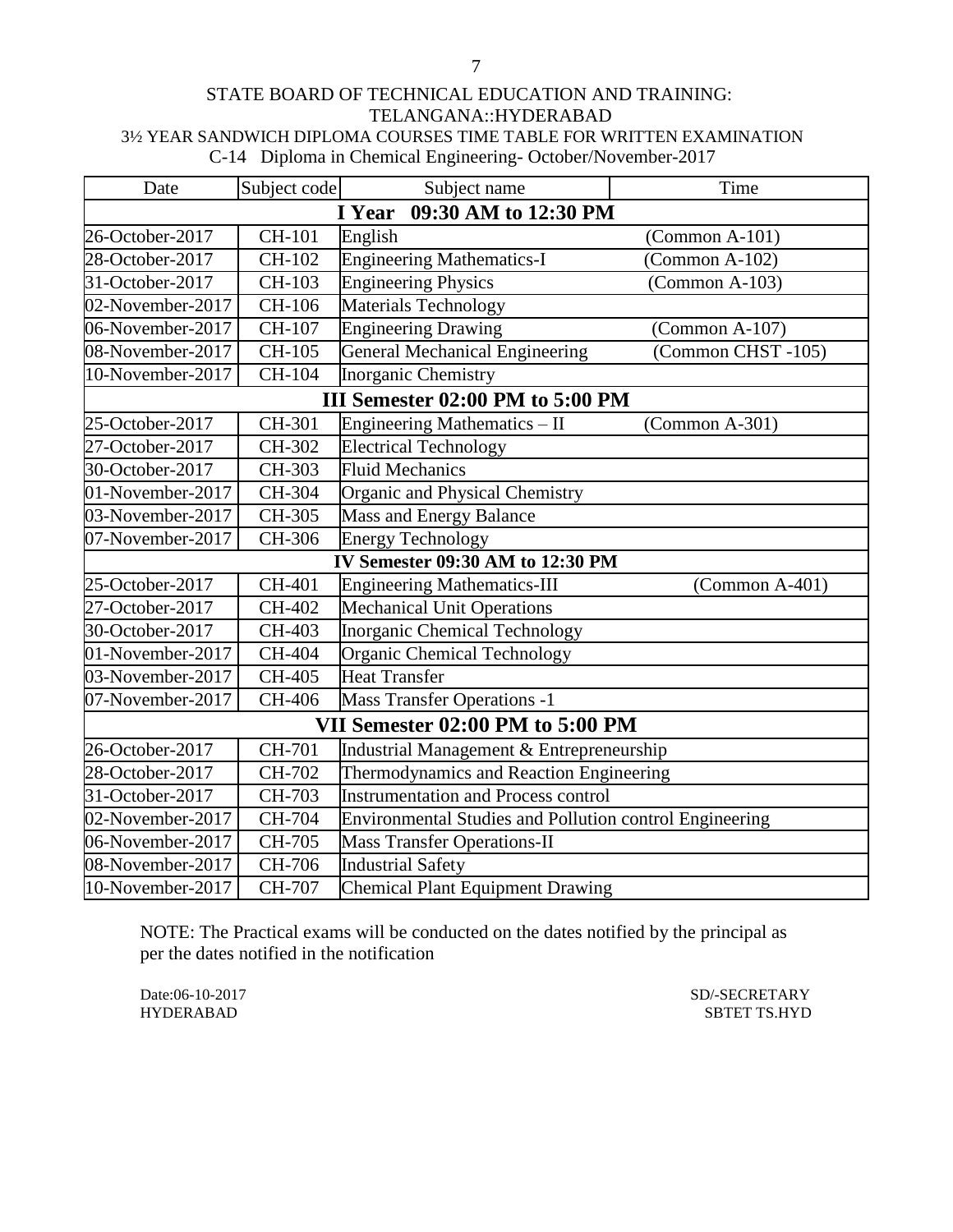### STATE BOARD OF TECHNICAL EDUCATION AND TRAINING: TELANGANA::HYDERABAD 3- YEAR DIPLOMA COURSES TIME TABLE FOR WRITTEN EXAMINATION

C-14 Diploma in Chemical Engineering (Sugar Technology) - October/November-2017

| Date                | Subject code                   | Subject name                                           | Time                    |  |
|---------------------|--------------------------------|--------------------------------------------------------|-------------------------|--|
|                     | 09:30 AM to 12:30 PM<br>I Year |                                                        |                         |  |
| 26-October-2017     | <b>CHST-101</b>                | English                                                | $(Common A-101)$        |  |
| 28-October-2017     | <b>CHST-102</b>                | <b>Engineering Mathematics-I</b>                       | $(Common A-102)$        |  |
| 31-October-2017     | <b>CHST-103</b>                | <b>Engineering Physics</b>                             | $(Common A-103)$        |  |
| 02-November-2017    | <b>CHST-104</b>                | <b>Engineering Chemistry and Environmental Studies</b> |                         |  |
|                     |                                |                                                        | $\Gamma$ (Common A-104) |  |
| 06-November-2017    | <b>CHST-107</b>                | <b>Engineering Drawing</b>                             | $(Common A-107)$        |  |
| 08-November-2017    | $CHST-105$                     | General Mechanical Engineering                         | (Common CH -105)        |  |
| 10-November-2017    |                                | CHST-106 Sugar Production Technology                   |                         |  |
|                     |                                | III Semester 02:00 PM to 5:00 PM                       |                         |  |
| 25-October-2017     |                                | CHST-301 Engineering Mathematics-II                    | $(Common A-301)$        |  |
| 27-October-2017     |                                | CHST-302 Electrical Technology                         |                         |  |
| 30-October-2017     |                                | CHST-303 Sugar Cane Agriculture                        |                         |  |
| 01-November-2017    |                                | CHST-304 Chemistry-II                                  |                         |  |
| 03-November- $2017$ |                                | CHST-305 Mass & Energy Balances                        |                         |  |
| 07-November-2017    |                                | CHST-306 Fluid Mechanics & Heat Transfer               |                         |  |
|                     |                                | IV Semester 09:30 AM to 12:30 PM                       |                         |  |
| 25-October-2017     | <b>CHST-401</b>                | <b>Engineering Mathematics-III</b>                     | (Common A-401)          |  |
| 27-October-2017     | <b>CHST-402</b>                | <b>Mechanical Unit Operations</b>                      |                         |  |
| 30-October-2017     | <b>CHST-403</b>                | <b>General Chemical Technology</b>                     |                         |  |
| 01-November-2017    | <b>CHST-404</b>                | <b>Sugar Technology Chemical Control</b>               |                         |  |
| 03-November-2017    | $\overline{\text{CHST-}405}$   | Sugar chemistry                                        |                         |  |
| 07-November-2017    | <b>CHST-406</b>                | Mass Transfer Operations -I                            |                         |  |
|                     |                                | VI Semester 02:00 PM to 5:00 PM                        |                         |  |
| 13-November-2017    | <b>CHST-601</b>                | <b>Industrial Management And</b><br>Entrepreneurship   |                         |  |
| 14-November-2017    |                                | CHST-602 Thermodynamics and Reaction Engineering       |                         |  |
| 15-November-2017    |                                | CHST-603 Instrumentation and Process Control           |                         |  |
| 16-November-2017    |                                | CHST-604 Sugar Equipment Design and Calculations       |                         |  |
| 17-November-2017    |                                | CHST-605 Mass Transfer Operations--II                  |                         |  |
|                     |                                | By products and Pollution                              |                         |  |
| 18-November-2017    | <b>CHST-606</b>                | control& industrial safety                             |                         |  |
| 20-November-2017    |                                | CHST-607 Sugar Equipment Drawing and Plant Layout      |                         |  |

NOTE: The Practical exams will be conducted on the dates notified by the principal as per the dates notified in the notification

Date:06-10-2017 SD/-SECRETARY

HYDERABAD SBTET TS.HYD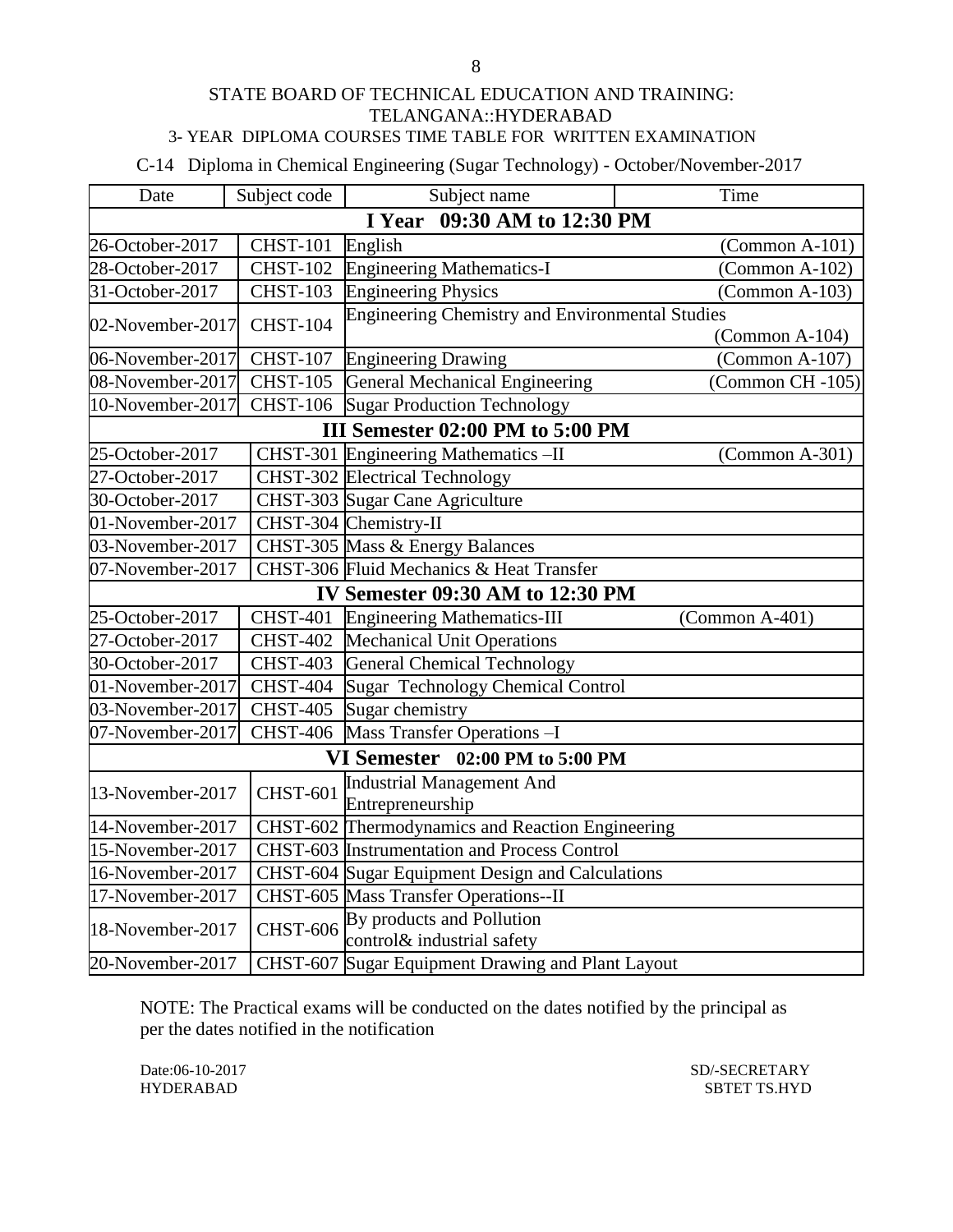#### STATE BOARD OF TECHNICAL EDUCATION AND TRAINING: TELANGANA::HYDERABAD 3 YEAR DIPLOMA COURSES TIME TABLE FOR WRITTEN EXAMINATION C-14 Diploma in Computer Engineering - October/November-2017

|                  |              | $C-14$ Diploma in Computer Engineering - October/Two vernoet-2017 |                         |
|------------------|--------------|-------------------------------------------------------------------|-------------------------|
| Date             | Subject code | Subject name                                                      | Time                    |
|                  |              | I Year 09:30 AM to 12:30 PM                                       |                         |
| 26-October-2017  | CM-101       | English-I                                                         | $(Common A-101)$        |
| 28-October-2017  | CM-102       | <b>Engineering Mathematics-I</b>                                  | (Common A-102)          |
| 31-October-2017  | CM-103       | <b>Engineering Physics</b>                                        | $(Common A-103)$        |
| 02-November-2017 | CM-104       | <b>Engineering Chemistry and Environmental Studies</b>            |                         |
|                  |              |                                                                   | $\Gamma$ (Common A-104) |
| 06-November-2017 | CM-107       | <b>Engineering Drawing</b>                                        | (Common A 107)          |
| 08-November-2017 | CM-105       | <b>Basics of Computer Engineering</b>                             | (Common IT-105)         |
| 10-November-2017 | CM-106       | Programming In "C"                                                | (Common IT-106)         |
|                  |              | III Semester 02:00 PM to 5:00 PM                                  |                         |
| 25-October-2017  | CM-301       | Engineering Mathematics-II                                        | (Common A-301)          |
| 27-October-2017  | CM-302       | Basic Electrical & Electronics Engg.                              |                         |
| 30-October-2017  | CM-303       | <b>Digital Electronics</b>                                        | (Common IT-303)         |
| 01-November-2017 | CM-304       | <b>Computer Organization</b>                                      | (Common IT-304)         |
| 03-November-2017 | CM-305       | Data Structures through C                                         | (Common IT-305)         |
| 07-November-2017 | CM-306       | <b>RDBMS</b>                                                      | (Common IT-306)         |
|                  |              | <b>IV Semester 09:30 AM to 12:30 PM</b>                           |                         |
| 25-October-2017  | CM-401       | <b>Engineering Mathematics III</b>                                | $(Common A-401)$        |
| 27-October-2017  | CM-402       | Operating systems                                                 | (Common IT-402)         |
| 30-October-2017  | CM-403       | Computer Hardware & Maintenance                                   | (Common IT-403)         |
| 01-November-2017 | CM-404       | Microprocessors                                                   | (Common IT-404)         |
| 03-November-2017 | CM-405       | OOP through $C++$                                                 | (Common IT-405)         |
| 07-November-2017 | CM-406       | <b>Computer Networks</b>                                          | (Common IT-406)         |
|                  |              | 02:00 PM to 5:00 PM<br><b>V</b> Semester                          |                         |
| 26-October-2017  | CM-501       | Java Programming                                                  | (Common IT-501)         |
| 28-October-2017  | CM-502       | <b>Software Engineering</b>                                       | (Common IT-502)         |
| 31-October-2017  | CM-503       | <b>Advanced Database Systems</b>                                  |                         |
| 02-November-2017 | CM-504       | Web Designing                                                     | (Common IT-504)         |
| 06-November-2017 | CM-505       | Mobile Communication                                              |                         |
| 08-November-2017 | CM-506       | Cloud Computing                                                   |                         |
|                  |              | 02:00 PM to 5:00 PM<br><b>VI Semester</b>                         |                         |
| 13-November-2017 | CM-601       | Industrial Management & Entrepreneurship (Common IT/FW-601)       |                         |
| 14-November-2017 | CM-602       | <b>Advanced Java Programming</b>                                  |                         |
| 15-November-2017 | CM-603       | <b>System Administration</b>                                      | (Common IT-603)         |
| 16-November-2017 | CM-604       | Data Communication                                                |                         |
| 17-November-2017 | CM-605       | Net Programming                                                   | (Common IT-605)         |
| 18-November-2017 | CM-606       | Cryptography and Network Security                                 | (Common IT-606)         |

NOTE: The Practical exams will be conducted on the dates notified by the principal as per the dates notified in the notification<br>Date:06-10-2017 SD/-SECRETARY HYDERABAD SBTET TS.HYD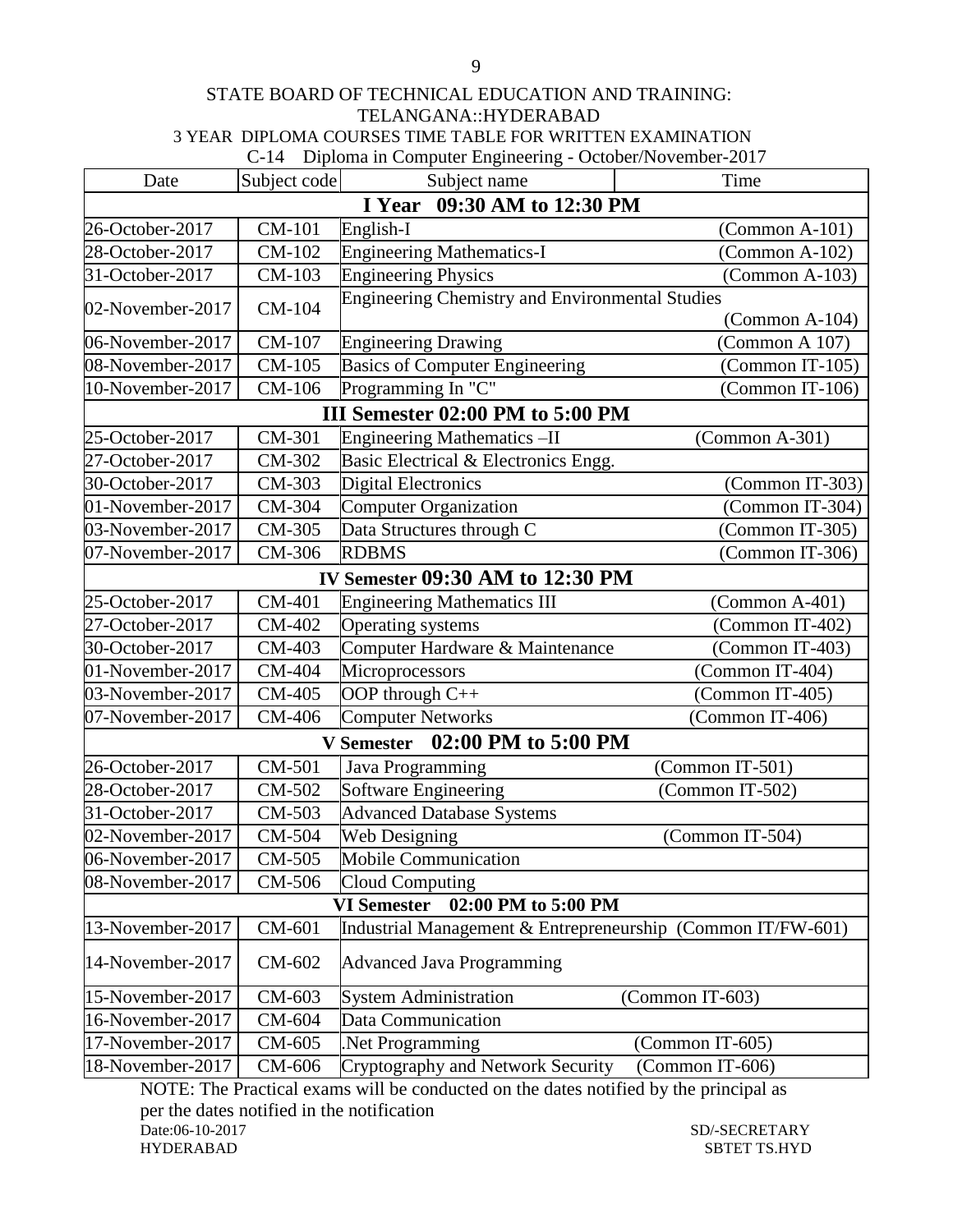## STATE BOARD OF TECHNICAL EDUCATION AND TRAINING: TELANGANA:: HYDERABAD 3 YEAR DIPLOMA COURSES TIME TABLE FOR WRITTEN EXAMINATION

C-14- Diploma in Craft Technology - October/November-2017

| Date                                      | Subject code      | Subject name                                            | Time              |  |
|-------------------------------------------|-------------------|---------------------------------------------------------|-------------------|--|
| 09:30 AM to 12:30 PM<br>I Year            |                   |                                                         |                   |  |
| 26-October-2017                           | CT-101            | English                                                 | $(Common A-101)$  |  |
| 28-October-2017                           | CT-102            | <b>Health and Beauty Care</b>                           |                   |  |
| 31-October-2017                           | CT-103            | <b>Textile Science</b>                                  | (Common HS-103)   |  |
|                                           |                   | <b>III SEMESTER</b><br>02:00 PM to 5:00 PM              |                   |  |
| 25-October-2017                           | CT-301            | <b>Basic Study of Fashion Industry</b>                  |                   |  |
| 27-October-2017                           | CT-302            | Drawing and Painting                                    |                   |  |
| 30-October-2017                           | CT-303            | <b>Textile Dyeing and Printing</b>                      | $(Common-HS-303)$ |  |
|                                           |                   | <b>IV Semester 09:30 AM to 12:30 PM</b>                 |                   |  |
| 25-October-2017                           | CT-401            | <b>Study of Fashion Industry</b>                        |                   |  |
| 27-October-2017                           | CT-402            | Handicrafts in India                                    |                   |  |
| 30-October-2017                           | CT-403            | <b>Food Preservation</b>                                |                   |  |
|                                           | <b>V</b> Semester | 02:00 PM to 5:00 PM                                     |                   |  |
| 26-October-2017                           | CT-501            | Philosophy & Educational Administration (Common HS-501) |                   |  |
| 28-October-2017                           | CT-502            | Table setting and meal service                          |                   |  |
| 31-October-2017                           | CT-503            | Business Management & Entrepreneurship (Common HS-503)  |                   |  |
| 02:00 PM to 5:00 PM<br><b>VI Semester</b> |                   |                                                         |                   |  |
| 13-November-2017                          | CT-601            | <b>Educational Psychology</b>                           | (Common HS-601)   |  |
| 14-November-2017                          | CT-602            | <b>Teaching Methodology English</b>                     | (Common HS-602)   |  |
| 15-November-2017                          | CT-603            | <b>Teaching Methodology Crafts</b>                      |                   |  |

NOTE: The Practical exams will be conducted on the dates notified by the principal as per the dates notified in the notification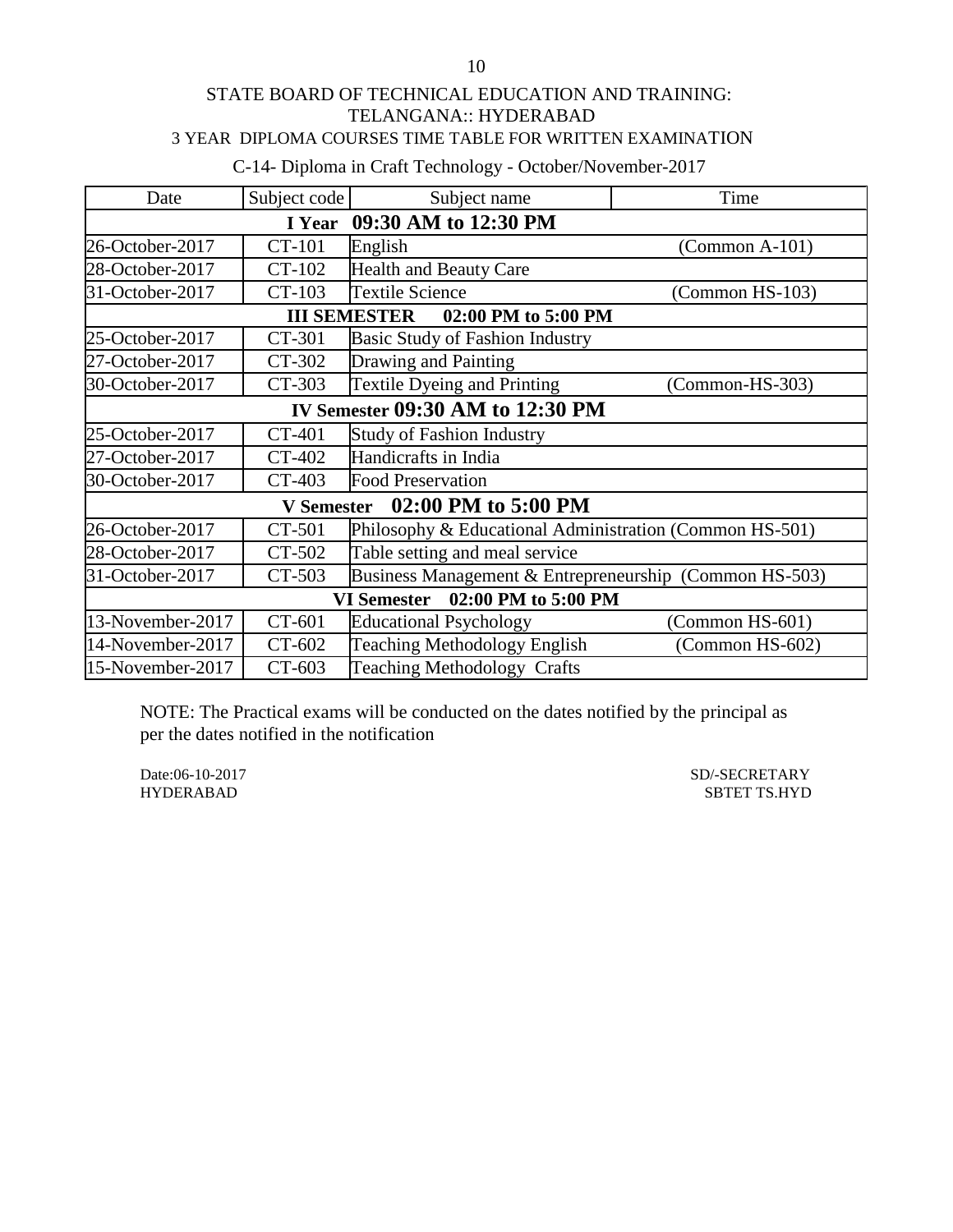#### STATE BOARD OF TECHNICAL EDUCATION AND TRAINING: TELANGANA::HYDERABAD 3 YEAR DIPLOMA COURSES TIME TABLE FOR WRITTEN EXAMINATION C-14 Diploma in Electronics and Communication Engineering - October/November-2017

| Date             | Subject<br>code             | Subject name                                                   | Time             |  |  |
|------------------|-----------------------------|----------------------------------------------------------------|------------------|--|--|
|                  | I Year 09:30 AM to 12:30 PM |                                                                |                  |  |  |
| 26-October-2017  | <b>EC-101</b>               | English-I                                                      | $(Common A-101)$ |  |  |
| 28-October-2017  | EC-102                      | <b>Engineering Mathematics-I</b>                               | $(Common A-102)$ |  |  |
| 31-October-2017  | EC-103                      | <b>Engineering Physics</b>                                     | $(Common A-103)$ |  |  |
| 02-November-2017 | EC-104                      | Engineering Chemistry and Environmental Studies (Common A-104) |                  |  |  |
| 06-November-2017 | EC-107                      | <b>Engineering Drawing</b>                                     | (Common A-107)   |  |  |
| 08-November-2017 | <b>EC-105</b>               | Basic Electrical & Electronics Engineering                     |                  |  |  |
| 10-November-2017 | EC-106                      | Electronic Engineering Materials & Practices                   |                  |  |  |
|                  |                             | III Semester 02:00 PM to 5:00 PM                               |                  |  |  |
| 25-October-2017  | EC-301                      | Engineering Mathematics - II                                   | $(Common A-301)$ |  |  |
| 27-October-2017  | EC-302                      | Electronic Devices & Circuits                                  |                  |  |  |
| 30-October-2017  | EC-303                      | <b>Electronic Measuring Instruments</b>                        |                  |  |  |
| 01-November-2017 | EC-304                      | <b>Analog Communication</b>                                    |                  |  |  |
| 03-November-2017 | EC-305                      | <b>Digital Electronics</b>                                     |                  |  |  |
| 07-November-2017 | EC-306                      | <b>Electrical Technology</b>                                   |                  |  |  |
|                  |                             | IV Semester 09:30 AM to 12:30 PM                               |                  |  |  |
| 25-October-2017  | EC-401                      | Engineering Mathematics – III                                  | (Common A-401)   |  |  |
| 27-October-2017  | EC-403                      | <b>Network Analysis</b>                                        |                  |  |  |
| 30-October-2017  | EC-402                      | <b>Linear Integrated Circuits</b>                              |                  |  |  |
| 01-November-2017 | EC-404                      | <b>Digital Communications</b>                                  |                  |  |  |
| 03-November-2017 | EC-405                      | Microprocessor & Microcontroller Programming                   |                  |  |  |
| 07-November-2017 | EC-406                      | Programming in C                                               |                  |  |  |
|                  |                             | 02:00 PM to 5:00 PM<br><b>V</b> Semester                       |                  |  |  |
| 26-October-2017  | EC-501                      | <b>Industrial Management</b>                                   |                  |  |  |
| 28-October-2017  | EC-502                      | <b>Consumer Electronics</b>                                    |                  |  |  |
| 31-October-2017  | EC-503                      | <b>Industrial Electronics</b>                                  |                  |  |  |
| 02-November-2017 | EC-504                      | Microcontroller Applications                                   |                  |  |  |
| 06-November-2017 | EC-505                      | Electronic Product Design & Quality Assurance                  |                  |  |  |
| 08-November-2017 | EC-506                      | <b>Mobile Communications</b>                                   |                  |  |  |
|                  |                             | 02:00 PM to 5:00 PM<br><b>VI Semester</b>                      |                  |  |  |
| 13-November-2017 | EC-601                      | <b>Advanced Communication Systems</b>                          |                  |  |  |
| 14-November-2017 | EC-602                      | Data communication & Computer Networking                       |                  |  |  |
| 15-November-2017 | EC-603                      | <b>Optical Fibre Communication</b>                             |                  |  |  |
| 16-November-2017 | EC-604                      | Computer Hardware                                              |                  |  |  |
| 17-November-2017 | EC-605                      | <b>Advanced Microcontrollers &amp; DSP</b>                     |                  |  |  |
| 18-November-2017 | EC-606                      | Digital Circuit Design through Verilog HDL                     |                  |  |  |

NOTE: The Practical exams will be conducted on the dates notified by the principal as per the dates notified in the notification<br>Date:06-10-2017 Date:06-10-2017 SD/-SECRETARY SD/-SECRETARY SD/-SECRETARY SD/-SECRETARY SD/-SECRETARY SPONE SBTET TS.HYD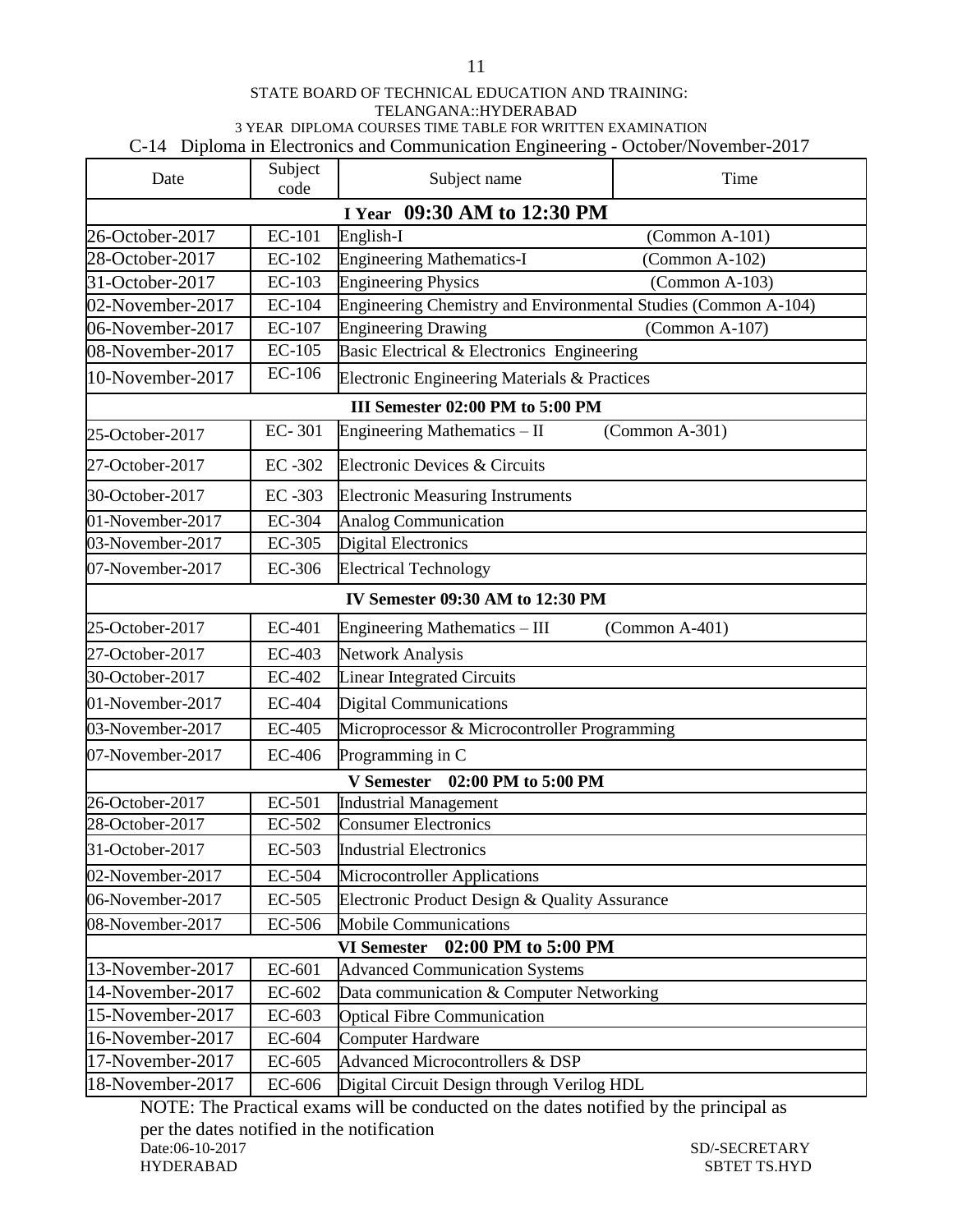#### STATE BOARD OF TECHNICAL EDUCATION AND TRAINING: TELANGANA::HYDERABAD 3 YEAR DIPLOMA COURSES TIME TABLE FOR WRITTEN EXAMINATION C-14Diploma in Electrical & Electronics Engineering - October/November-2017

| Date             | Subject<br>code             | Subject name                                                   | Time             |  |
|------------------|-----------------------------|----------------------------------------------------------------|------------------|--|
|                  | I Year 09:30 AM to 12:30 PM |                                                                |                  |  |
| 26-October-2017  | EE-101                      | English-I                                                      | (Common A-101)   |  |
| 28-October-2017  | EE-102                      | <b>Engineering Mathematics-I</b>                               | (Common A-102)   |  |
| 31-October-2017  | EE-103                      | <b>Engineering Physics</b>                                     | $(Common A-103)$ |  |
| 02-November-2017 | EE-104                      | Engineering Chemistry and Environmental Studies (Common A-104) |                  |  |
| 06-November-2017 | EE-107                      | <b>Engineering Drawing</b>                                     | $(Common A-107)$ |  |
| 08-November-2017 | EE-106                      | <b>Basic Electrical Engineering</b>                            |                  |  |
| 10-November-2017 | EE-105                      | <b>Electrical Engineering Materials</b>                        |                  |  |
|                  |                             | III Semester 02:00 PM to 5:00 PM                               |                  |  |
| 25-October-2017  |                             | EE-301 Engineering Mathematics $-$ II                          | $(Common A-301)$ |  |
| 27-October-2017  | EE-302                      | <b>DC</b> Machines                                             |                  |  |
| 30-October-2017  | EE-303                      | <b>Electrical circuits</b>                                     |                  |  |
| 01-November-2017 | EE-304                      | Electrical & Electronic Measuring Instruments                  |                  |  |
| 03-November-2017 | EE-305                      | Electronics-I                                                  |                  |  |
| 07-November-2017 |                             | EE-306 General Mechanical Engineering                          |                  |  |
|                  |                             | IV Semester 09:30 AM to 12:30 PM                               |                  |  |
| 25-October-2017  | EE-401                      | Engineering Mathematics - III                                  | $(Common A-401)$ |  |
| 27-October-2017  | EE-402                      | A.C. Machines - I                                              |                  |  |
| 30-October-2017  | EE-403                      | Power Systems - I (Generation)                                 |                  |  |
| 01-November-2017 | EE-407                      | <b>Electrical Engineering Drawing</b>                          |                  |  |
| 03-November-2017 | EE-404                      | <b>Electrical Installation and Estimation</b>                  |                  |  |
| 07-November-2017 | EE-405                      | Electronics -II                                                |                  |  |
| 09-November-2017 | EE-406                      | Programming in C                                               |                  |  |
|                  |                             | V Semester 02:00 PM to 5:00 PM                                 |                  |  |
| 26-October-2017  | EE-501                      | <b>Electrical Utilization</b>                                  |                  |  |
| 28-October-2017  | EE-502                      | A.C.Machines - II                                              |                  |  |
| 31-October-2017  | EE-503                      | Power Systems -II (T&D)                                        |                  |  |
| 02-November-2017 | EE-504                      | <b>Industrial Drives</b>                                       |                  |  |
| 06-November-2017 | EE-505                      | <b>Digital Electronics</b>                                     |                  |  |
| 08-November-2017 | EE-506                      | Maintenance of Electrical Systems                              |                  |  |
|                  |                             | 02:00 PM to 5:00 PM<br><b>VI Semester</b>                      |                  |  |
| 13-November-2017 | EE-601                      | <b>Industrial Management</b>                                   |                  |  |
| 14-November-2017 | EE-602                      | <b>Electric Traction</b>                                       |                  |  |
| 15-November-2017 | EE-603                      | Power Systems-III                                              |                  |  |
| 16-November-2017 | EE-604                      | <b>Power Electronics</b>                                       |                  |  |
| 17-November-2017 | EE-605                      | Micro controllers & Applications                               |                  |  |
| 18-November-2017 | EE-606                      | <b>Industrial Automation</b>                                   |                  |  |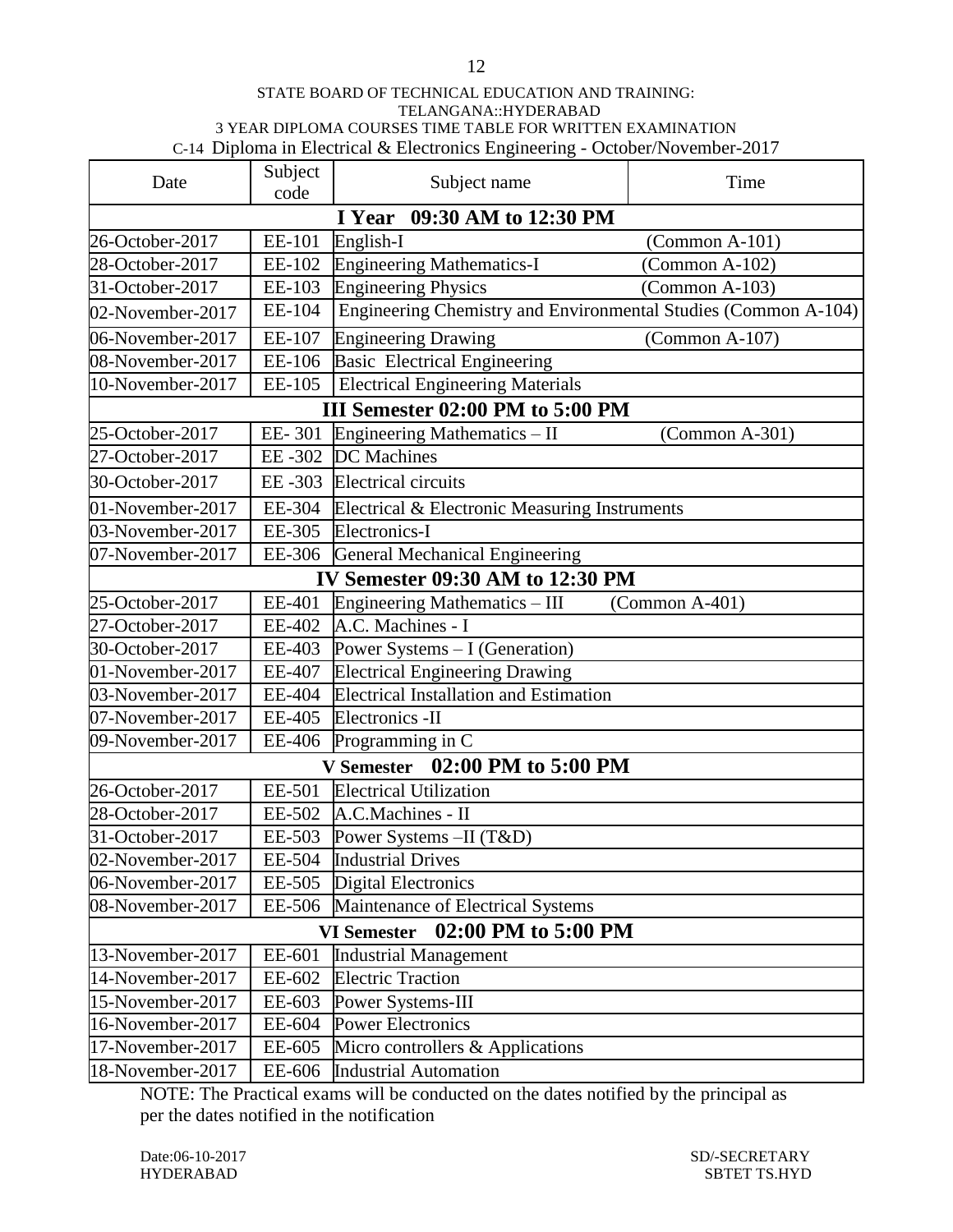### STATE BOARD OF TECHNICAL EDUCATION AND TRAINING: TELANGANA::HYDERABAD 3½ YEAR SANDWICH DIPLOMA COURSES TIME TABLE FOR WRITTEN EXAMINATION

C-14 Diploma in Footwear Technology – October/November-2017

| <b>Date</b>                               | Subject code   | <b>Subject name</b>                                            | <b>Time</b>             |  |
|-------------------------------------------|----------------|----------------------------------------------------------------|-------------------------|--|
|                                           |                | I Year 09:30 AM to 12:30 PM                                    |                         |  |
| 26-October-2017                           | <b>FW-101</b>  | English                                                        | $\Gamma$ (Common A-101) |  |
| 28-October-2017                           | FW-102         | Engineering Mathematics-I                                      | $(Common A-102)$        |  |
| 31-October-2017                           | FW-103         | <b>Engineering Physics</b>                                     | $(Common A-103)$        |  |
| 02-November-2017                          | FW-104         | Engineering Chemistry and Environmental Studies (Common A-104) |                         |  |
| 06-November-2017                          | FW-107         | <b>Engineering Drawing</b>                                     | $(Common A-107)$        |  |
| 08-November-2017                          | <b>FW-105</b>  | <b>Introductory Leather Products Technology</b>                |                         |  |
| 10-November-2017                          | FW-106         | <b>Basic Engineering</b>                                       |                         |  |
|                                           |                | IV Semester 09:30 AM to 12:30 PM                               |                         |  |
| 25-October-2017                           | FW-401         | <b>Engineering Mathematics-II</b>                              |                         |  |
| 27-October-2017                           | FW-402         | <b>Elementary Footwear designing</b>                           |                         |  |
| 30-October-2017                           | FW-403         | Leather Products Fabrication Technology-I                      |                         |  |
| 01-November-2017                          | FW-404         | <b>Footwear Materials</b>                                      |                         |  |
| 03-November-2017                          | <b>FW-405</b>  | <b>Elementary Leather Technology</b>                           |                         |  |
| 07-November-2017                          | FW-406         | <b>Footwear Fabrication Technology-I</b>                       |                         |  |
|                                           |                | 02:00 PM to 5:00 PM<br><b>V</b> Semester                       |                         |  |
| 26-October-2017                           | <b>FW-501</b>  | <b>Engineering Mathematics-III</b>                             |                         |  |
| 28-October-2017                           | FW-502         | Leather Products Fabrication Technology-II                     |                         |  |
| 31-October-2017                           | FW-503         | <b>Testing and Quality Control</b>                             |                         |  |
| 02-November-2017                          | FW-504         | Computer Application in leather products                       |                         |  |
| 06-November-2017                          | FW-505         | Sports & Specialty Footwear                                    |                         |  |
| 08-November-2017                          | FW-506         | <b>Footwear Fabrication Technology-II</b>                      |                         |  |
| 02:00 PM to 5:00 PM<br><b>VI Semester</b> |                |                                                                |                         |  |
| 13-November-2017                          | FW-601         | Industrial Management & Entrepreneurship (Common IT/CM-601)    |                         |  |
| 14-November-2017                          | FW-602         | Estimating, Costing, Industrial promotion and Marketing.       |                         |  |
| 15-November-2017                          | FW-603         | Footwear Machinery Maintenance Engineering                     |                         |  |
| 16-November-2017                          | FW-604         | <b>Footwear Fabrication Technology-III</b>                     |                         |  |
| 17-November-2017                          | <b>FW-605A</b> | <b>Advanced Footwear Designing</b>                             |                         |  |

NOTE: The Practical exams will be conducted on the dates notified by the principal as per the dates notified in the notification

Date:06-10-2017 SD/-SECRETARY SD/-SECRETARY SD/-SECRETARY SD/-SECRETARY SBTET TS.HYD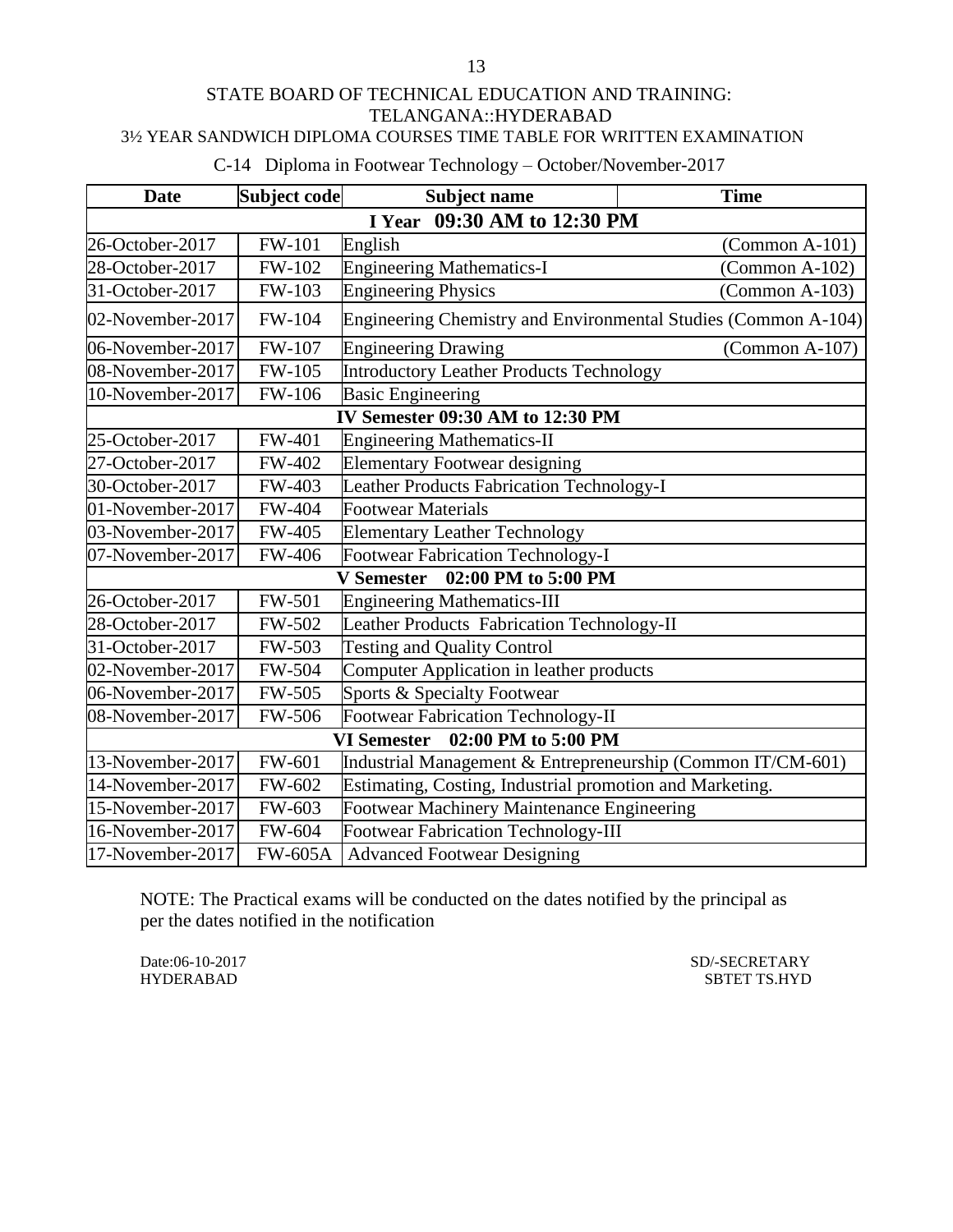### STATE BOARD OF TECHNICAL EDUCATION AND TRAINING: TELANGANA::HYDERABAD 3 YEAR DIPLOMA COURSES TIME TABLE FOR WRITTEN EXAMINATION

#### C-14 Diploma in Garment Technology - October/November-2017

| $\sim$ 1. Diploma in Garmont Technology Cerober/Technology 2017<br>I Year 09:30 AM to 12:30 PM |                     |                                                |                         |  |  |
|------------------------------------------------------------------------------------------------|---------------------|------------------------------------------------|-------------------------|--|--|
| 26-October-2017                                                                                | GT-101              | English                                        | $\Gamma$ (Common A-101) |  |  |
| 28-October-2017                                                                                | GT-102              | Textile Chemistry & Environmental Studies      |                         |  |  |
| 31-October-2017                                                                                | GT-103              | <b>Textile Science</b>                         |                         |  |  |
| 02-November-2017                                                                               | GT-104              | Fundamentals of Garment Construction           |                         |  |  |
| 06-November-2017                                                                               | GT-105              | <b>Textile Care</b>                            |                         |  |  |
|                                                                                                | <b>III</b> Semester | 02:00 PM to 5:00 PM                            |                         |  |  |
| 25-October-2017                                                                                | GT-301              | Principles of Fashion                          |                         |  |  |
| 27-October-2017                                                                                | GT-302              | <b>Textile Chemical Processing</b>             |                         |  |  |
| 30-October-2017                                                                                | GT-303              | Principles of Product Development              |                         |  |  |
| 01-November-2017                                                                               | GT-304              | <b>Basic Apparel Technology</b>                |                         |  |  |
| IV Semester 09:30 AM to 12:30 PM                                                               |                     |                                                |                         |  |  |
| 25-October-2017                                                                                | GT-401              | <b>Fashion Designing</b>                       |                         |  |  |
| 27-October-2017                                                                                | GT-402              | Technology of Textile Dyeing                   |                         |  |  |
| 30-October-2017                                                                                | GT-403              | <b>Fabric Formation and Technical Textiles</b> |                         |  |  |
| 01-November-2017                                                                               | GT-404              | <b>Apparel Production Technology-I</b>         |                         |  |  |
|                                                                                                | <b>V</b> Semester   | 02:00 PM to 5:00 PM                            |                         |  |  |
| 26-October-2017                                                                                | GT-501              | <b>Fashion Trends</b>                          |                         |  |  |
| 28-October-2017                                                                                | GT-502              | <b>Technology of Textile Printing</b>          |                         |  |  |
| 31-October-2017                                                                                | GT-503              | Apparel Marketing and Merchandising            |                         |  |  |
| 02-November-2017                                                                               | GT-504              | <b>Apparel Production Technology-II</b>        |                         |  |  |
| 02:00 PM to 5:00 PM<br><b>VI</b> Semester                                                      |                     |                                                |                         |  |  |
| 13-November-2017                                                                               | GT-601              | <b>Industrial Engineering</b>                  |                         |  |  |
| 14-November-2017                                                                               | GT-602              | <b>Advanced Textile Printing</b>               |                         |  |  |
| 15-November-2017                                                                               | GT-603              | <b>Safety And Quality Control</b>              |                         |  |  |
| 16-November-2017                                                                               | GT-604              | Industrial Management and Entrepreneurship     |                         |  |  |

NOTE: The Practical exams will be conducted on the dates notified by the principal as per the dates notified in the notification

Date:06-10-2017 SD/-SECRETARY

HYDERABAD SBTET TS.HYD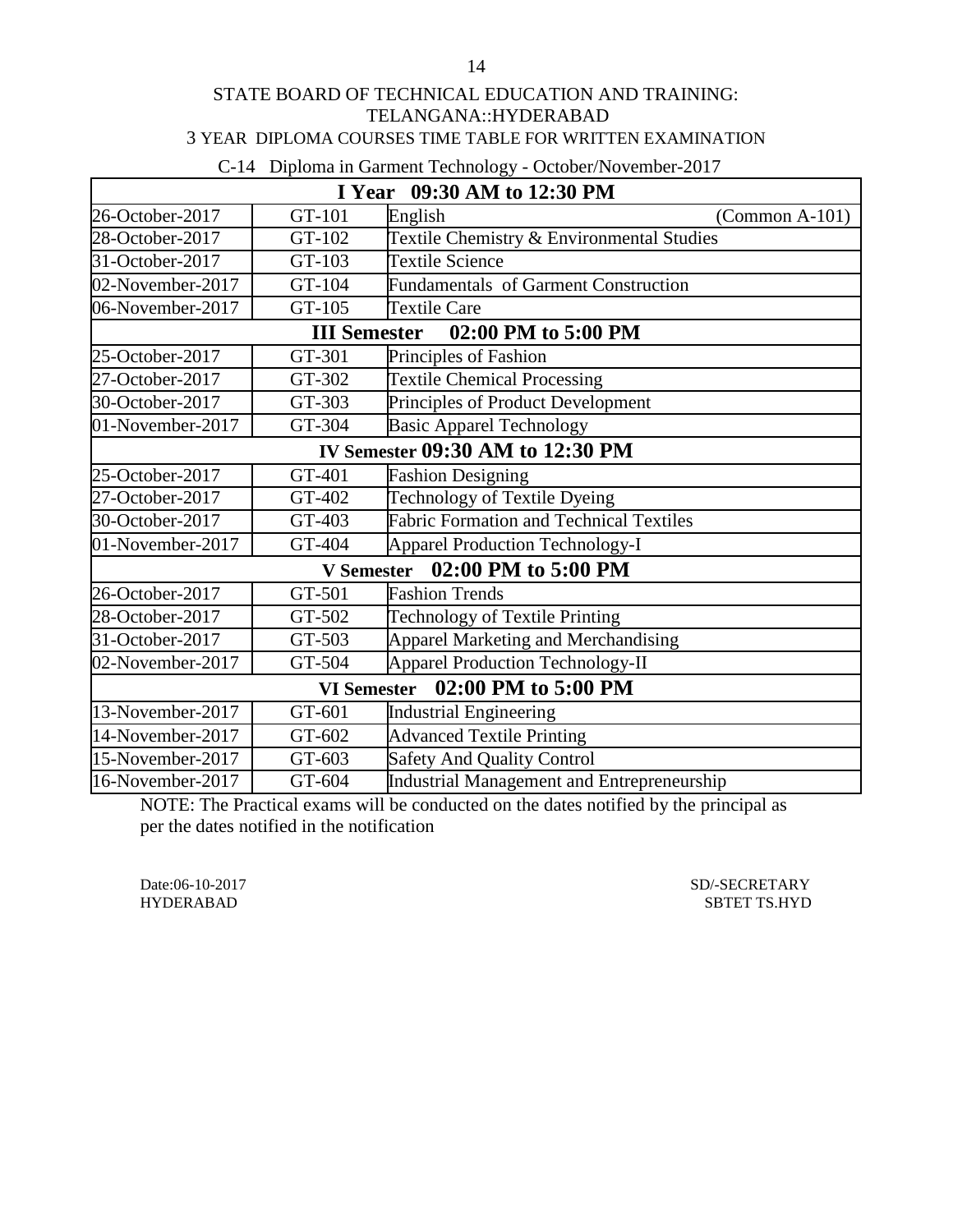### STATE BOARD OF TECHNICAL EDUCATION AND TRAINING: TELANGANA::HYDERABAD 3 YEAR DIPLOMA COURSES TIME TABLE FOR WRITTEN EXAMINATION

C-14 Diploma in Hotel Management and Catering Technology- October/November-2017

| Date                            | Subject code                   | Subject name                               | Time |  |  |
|---------------------------------|--------------------------------|--------------------------------------------|------|--|--|
|                                 | 09:30 AM to 12:30 PM<br>I Year |                                            |      |  |  |
| 26-October-2017                 | <b>HMCT-101</b>                | <b>Food Production</b>                     |      |  |  |
| 28-October-2017                 |                                | HMCT-102 Food & Beverage Service           |      |  |  |
| 31-October-2017                 |                                | HMCT-103 Front Office Operations           |      |  |  |
| 02-November-2017                |                                | HMCT-104 Accommodation Operation           |      |  |  |
| 06-November-2017                |                                | HMCT-105 Nutrition and Hygiene             |      |  |  |
|                                 |                                | 02:00 PM to 5:00 PM<br><b>III Semester</b> |      |  |  |
| 25-October-2017                 | HMCT-301                       | <b>Regional Cookery</b>                    |      |  |  |
| 27-October-2017                 | HMCT-302                       | Food & Beverage Service – Wines & Spirits  |      |  |  |
| 30-October-2017                 |                                | HMCT-303 Front Office Management           |      |  |  |
| 01-November-2017                |                                | HMCT-304 House- keeping Operations         |      |  |  |
| 03-November-2017                |                                | HMCT-305 Hotel Accounts                    |      |  |  |
|                                 |                                | IV Semester 09:30 AM to 12:30 PM           |      |  |  |
| 25-October-2017                 |                                | HMCT-401 Advanced Cookery                  |      |  |  |
| 27-October-2017                 |                                | HMCT-402 Food & Beverage Service - M.I.C.E |      |  |  |
| 30-October-2017                 |                                | HMCT-403 Human Resource Management         |      |  |  |
| 01-November-2017                |                                | HMCT-404 Hotel Engineering                 |      |  |  |
| 03-November-2017                |                                | HMCT-405 Financial management              |      |  |  |
| VI Semester 02:00 PM to 5:00 PM |                                |                                            |      |  |  |
| 13-November-2017                |                                | HMCT-601 Bakery & Confectionary            |      |  |  |
| 14-November-2017                |                                | HMCT-602 Food & Beverage Management        |      |  |  |
| 15-November-2017                |                                | HMCT-603 Tourism & Travel Management       |      |  |  |
| 16-November-2017                |                                | HMCT-604 Sales & Marketing                 |      |  |  |
| 17-November-2017                | HMCT-605 Hotel Law             |                                            |      |  |  |

NOTE: The Practical exams will be conducted on the dates notified by the principal as per the dates notified in the notification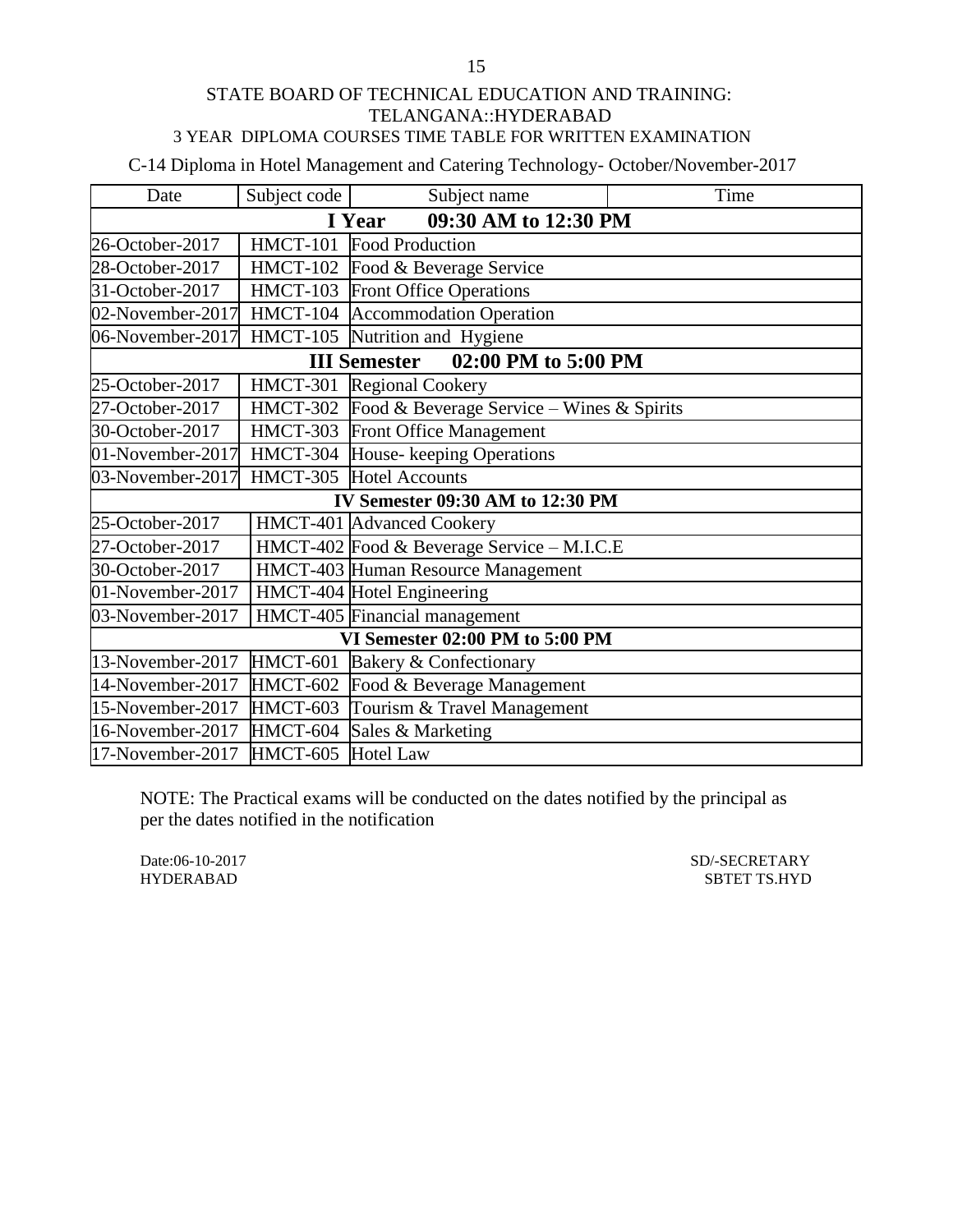# STATE BOARD OF TECHNICAL EDUCATION AND TRAINING: TELANGANA ::HYDERABAD 3 YEAR DIPLOMA COURSES TIME TABLE FOR WRITTEN EXAMINATION C-14 Diploma in Home Science- October/November-2017

| Date                                       | Subject code                              | Time<br>Subject name                                    |                         |  |  |
|--------------------------------------------|-------------------------------------------|---------------------------------------------------------|-------------------------|--|--|
| 09:30 AM to 12:30 PM<br>I Year             |                                           |                                                         |                         |  |  |
| 26-October-2017                            | <b>HS-101</b>                             | English                                                 | $\Gamma$ (Common A-101) |  |  |
| 28-October-2017                            | HS-102                                    | <b>Food Science and Nutrition</b>                       |                         |  |  |
| 31-October-2017                            | <b>HS-103</b>                             | <b>Textile Science</b><br>(Common                       | $CT-103$                |  |  |
|                                            |                                           | 02:00 PM to 5:00 PM<br><b>III</b> Semester              |                         |  |  |
| 25-October-2017                            | <b>HS-301</b>                             | <b>Balanced Diets</b>                                   |                         |  |  |
| 27-October-2017                            | HS-302                                    | Principles of Child Development                         |                         |  |  |
| 30-October-2017                            | HS-303                                    | <b>Textile Dyeing and Printing</b><br>(Common           | $CT-303$                |  |  |
| 09:30 AM to 12:30 PM<br><b>IV Semester</b> |                                           |                                                         |                         |  |  |
| 25-October-2017                            | <b>HS-401</b>                             | Child Psychology                                        |                         |  |  |
| 27-October-2017                            | HS-402                                    | Therapeutic Nutrition                                   |                         |  |  |
| 30-October-2017                            | HS-403                                    | <b>Interior Decoration</b>                              |                         |  |  |
| 02:00 PM to 5:00 PM<br><b>V</b> Semester   |                                           |                                                         |                         |  |  |
| 26-October-2017                            | <b>HS-501</b>                             | Philosophy & Educational Administration (Common CT-501) |                         |  |  |
| 28-October-2017                            | HS-502                                    | House Keeping & Reception                               |                         |  |  |
| 31-October-2017                            | HS-503                                    | Business Management & Entrepreneurship (Common CT-503)  |                         |  |  |
| 02-November-2017                           | HS-504                                    | <b>Crèche &amp; Pre School Education</b>                |                         |  |  |
|                                            | 02:00 PM to 5:00 PM<br><b>VI Semester</b> |                                                         |                         |  |  |
| 13-November-2017                           | HS-601                                    | <b>Educational Psychology</b><br>(Common CT-601)        |                         |  |  |
| 14-November-2017                           | HS-602                                    | <b>Teaching Methodology English</b>                     | (Common CT-602)         |  |  |
| 15-November-2017                           | HS-603                                    | <b>Teaching Methodology Science</b>                     |                         |  |  |

NOTE: The Practical exams will be conducted on the dates notified by the principal as per the dates notified in the notification

Date:06-10-2017 SD/-SECRETARY

HYDERABAD SBTET TS.HYD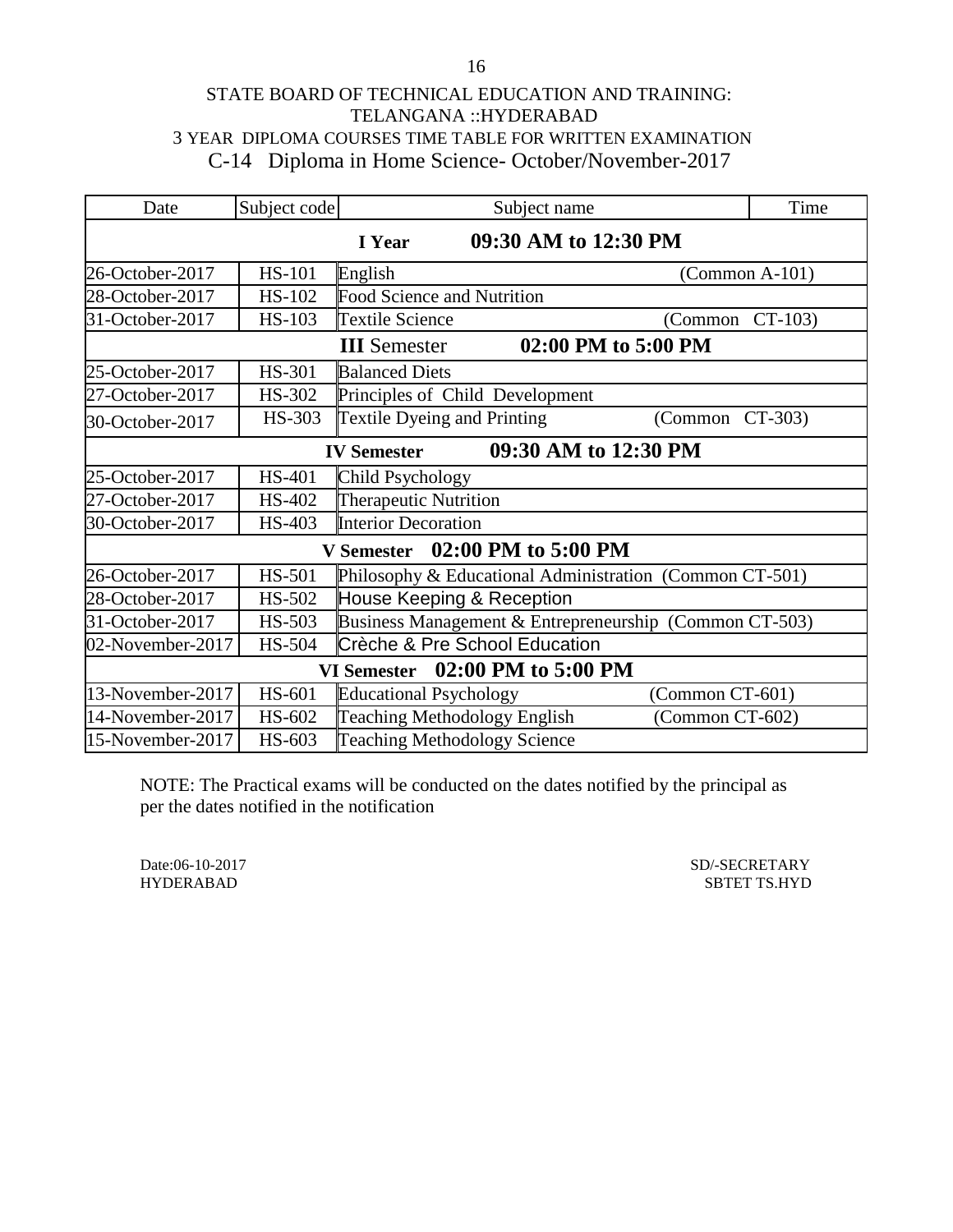## STATE BOARD OF TECHNICAL EDUCATION AND TRAINING: TELANGANA::HYDERABAD 3 YEAR DIPLOMA COURSES TIME TABLE FOR WRITTEN EXAMINATION C-14 Diploma in Information Technology - October/November-2017

| Date             | Subject<br>code             | Subject name                                           | Time                  |  |  |  |
|------------------|-----------------------------|--------------------------------------------------------|-----------------------|--|--|--|
|                  | I Year 09:30 AM to 12:30 PM |                                                        |                       |  |  |  |
| 26-October-2017  | $IT-101$                    | English                                                | $(Common A-101)$      |  |  |  |
| 28-October-2017  | $IT-102$                    | <b>Engineering Mathematics-I</b>                       | (Common A-102)        |  |  |  |
| 31-October-2017  | $IT-103$                    | <b>Engineering Physics</b>                             | $(Common A-103)$      |  |  |  |
|                  |                             | <b>Engineering Chemistry and Environmental Studies</b> |                       |  |  |  |
| 02-November-2017 | $IT-104$                    |                                                        | (Common A-104)        |  |  |  |
| 06-November-2017 | $IT-107$                    | <b>Engineering Drawing</b>                             | $(Common A-107)$      |  |  |  |
| 08-November-2017 | $IT-105$                    | <b>Basics of Computer Engineering</b>                  | (Common CM-105)       |  |  |  |
| 10-November-2017 | $IT-106$                    | Programming In "C"                                     | (Common CM-106)       |  |  |  |
|                  |                             | III Semester 02:00 PM to 5:00 PM                       |                       |  |  |  |
| 25-October-2017  | IT-301                      | Engineering Mathematics-II                             | (Common A-301)        |  |  |  |
| 27-October-2017  | IT-302                      | <b>Multimedia Basics</b>                               |                       |  |  |  |
| 30-October-2017  | $IT-303$                    | <b>Digital Electronics</b>                             | (Common CM-303)       |  |  |  |
| 01-November-2017 | IT-304                      | <b>Computer Organization</b>                           | (Common CM-304)       |  |  |  |
| 03-November-2017 | $IT-305$                    | Data Structures through C                              | (Common CM-305)       |  |  |  |
| 07-November-2017 | IT-306                      | <b>RDBMS</b>                                           | (Common CM-306)       |  |  |  |
|                  |                             | IV Semester 09:30 AM to 12:30 PM                       |                       |  |  |  |
| 25-October-2017  | $IT-401$                    | <b>Engineering Mathematics-III</b>                     | $(Common A-401)$      |  |  |  |
| 27-October-2017  | $IT-402$                    | Operating systems                                      | (Common CM-402)       |  |  |  |
| 30-October-2017  | $IT-403$                    | Computer Hardware & Maintenance                        | (Common CM-403)       |  |  |  |
| 01-November-2017 | IT-404                      | Microprocessors                                        | (Common CM-404)       |  |  |  |
| 03-November-2017 | IT-405                      | OOP through C++                                        | (Common CM-405)       |  |  |  |
| 07-November-2017 | IT-406                      | <b>Computer Networks</b>                               | (Common CM-406)       |  |  |  |
|                  |                             | V Semester 02:00 PM to 5:00 PM                         |                       |  |  |  |
| 26-October-2017  | $IT-501$                    | Java Programming                                       | (Common CM-501)       |  |  |  |
| 28-October-2017  | $IT-502$                    | <b>Software Engineering</b>                            | (Common CM-502)       |  |  |  |
| 31-October-2017  | $IT-503$                    | Principles of Programming Languages                    |                       |  |  |  |
| 02-November-2017 | IT-504                      | Web Designing                                          | (Common CM-504)       |  |  |  |
| 06-November-2017 | $IT-505$                    | Internetworking With TCP/IP                            |                       |  |  |  |
| 08-November-2017 | $IT-506$                    | E-commerce                                             |                       |  |  |  |
|                  |                             | 02:00 PM to 5:00 PM<br><b>VI Semester</b>              |                       |  |  |  |
| 13-November-2017 | $IT-601$                    | Industrial Management & Entrepreneurship               | (Common<br>CM/FW-601) |  |  |  |
| 14-November-2017 | $IT-602$                    | <b>Computer Graphics</b>                               |                       |  |  |  |
| 15-November-2017 | $IT-603$                    | <b>System Administration</b>                           | (Common CM-603)       |  |  |  |
| 16-November-2017 | IT-604                      | <b>Unified Modeling Language</b>                       |                       |  |  |  |
| 17-November-2017 | $IT-605$                    | Net Programming                                        | (Common CM-605)       |  |  |  |
| 18-November-2017 | IT-606                      | Cryptography and Network Security                      | (Common CM-606)       |  |  |  |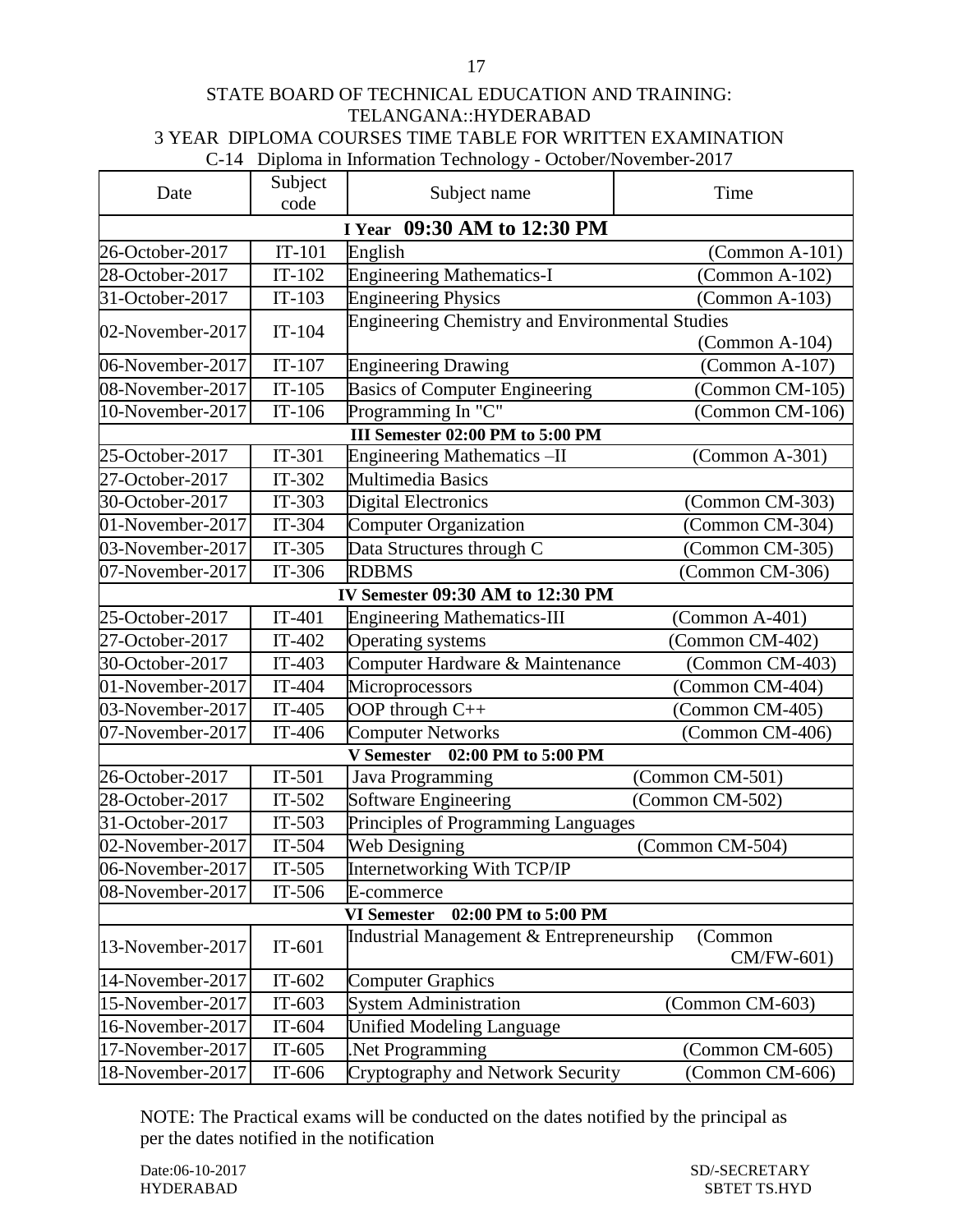#### STATE BOARD OF TECHNICAL EDUCATION AND TRAINING: TELANGANA::HYDERABAD 3 YEAR DIPLOMA COURSES TIME TABLE FOR WRITTEN EXAMINATION C-14Diploma in Mechanical Engineering - October/November-2017

| Date                                      | Subject code | Subject name                                                   | Time             |  |
|-------------------------------------------|--------------|----------------------------------------------------------------|------------------|--|
| I Year 09:30 AM to 12:30 PM               |              |                                                                |                  |  |
| 26-October-2017                           | M-101        | English-I                                                      | $(Common A-101)$ |  |
| 28-October-2017                           | $M-102$      | <b>Engineering Mathematics-I</b>                               | (Common A-102)   |  |
| 31-October-2017                           | M-103        | <b>Engineering Physics</b>                                     | $(Common A-103)$ |  |
| 02-November-2017                          | M-104        | Engineering Chemistry and Environmental Studies (Common A-104) |                  |  |
| 06-November-2017                          | M-107        | <b>Engineering Drawing</b>                                     | $(Common A-107)$ |  |
| 08-November-2017                          | $M-105$      | <b>Engineering Mechanics</b>                                   |                  |  |
| 10-November-2017                          | M-106        | Workshop Technology                                            |                  |  |
|                                           |              | III Semester 02:00 PM to 5:00 PM                               |                  |  |
| 25-October-2017                           | M-301        | <b>Engineering Mathematics -II</b>                             | $(Common A-301)$ |  |
| 27-October-2017                           | M-302        | <b>Materials Science</b>                                       |                  |  |
| 30-October-2017                           | M-303        | Basic Electrical & Electronics Engineering                     |                  |  |
| 01-November-2017                          | M-304        | <b>Basic Thermodynamics</b>                                    |                  |  |
| 03-November-2017                          | M-305        | <b>Strength of Materials</b>                                   |                  |  |
| 07-November-2017                          | M-307        | <b>Machine Drawing Practice</b>                                |                  |  |
| 09-November-2017                          | M-306        | <b>Manufacturing Technology-I</b>                              |                  |  |
|                                           |              | IV Semester 09:30 AM to 12:30 PM                               |                  |  |
| 25-October-2017                           | $M-401$      | Engineering Mathematics - III                                  | $(Common A-401)$ |  |
| 27-October-2017                           | M-403        | <b>Industrial Engineering</b>                                  |                  |  |
| 30-October-2017                           | M-402        | Design of Machine Elements-I                                   |                  |  |
| 01-November-2017                          | M-407        | <b>Production Drawing Practice</b>                             |                  |  |
| 03-November-2017                          | M-404        | Heat Power Engineering-I                                       |                  |  |
| 07-November-2017                          | M-405        | Fluid Mechanics & Hydraulic Machinery                          |                  |  |
| 09-November-2017                          | M-406        | Manufacturing Technology-II                                    |                  |  |
|                                           |              | V Semester 02:00 PM to 5:00 PM                                 |                  |  |
| 26-October-2017                           | M-501        | <b>Industrial Management</b>                                   |                  |  |
| 28-October-2017                           | M-502        | Design of Machine Elements -II                                 |                  |  |
| 31-October-2017                           | M-503        | Estimating & Costing                                           |                  |  |
| 02-November-2017                          | M-504        | Heat Power Engineering-II                                      |                  |  |
| 06-November-2017                          | M-505        | <b>Fluid Power Control Systems</b>                             |                  |  |
| 08-November-2017                          | M-506        | Machine Tool Engineering                                       |                  |  |
| 02:00 PM to 5:00 PM<br><b>VI Semester</b> |              |                                                                |                  |  |
| 13-November-2017                          | M-601        | <b>Entrepreneurship and Project Management</b>                 |                  |  |
| 14-November-2017                          | M-602        | Refrigeration & Air conditioning                               |                  |  |
| 15-November-2017                          | M-603        | <b>Energy Sources and Power Plant Engineering</b>              |                  |  |
| 16-November-2017                          | M-604        | <b>Computer Aided Manufacturing</b>                            |                  |  |
| 17-November-2017                          | M-605        | Measurement & Control Systems                                  |                  |  |
| 18-November-2017                          | M-606        | <b>Automobile Engineering</b>                                  |                  |  |

NOTE: The Practical exams will be conducted on the dates notified by the principal as per the dates notified in the notification<br>Date:06-10-2017 SD/-SECRETARY HYDERABAD SBTET TS.HYD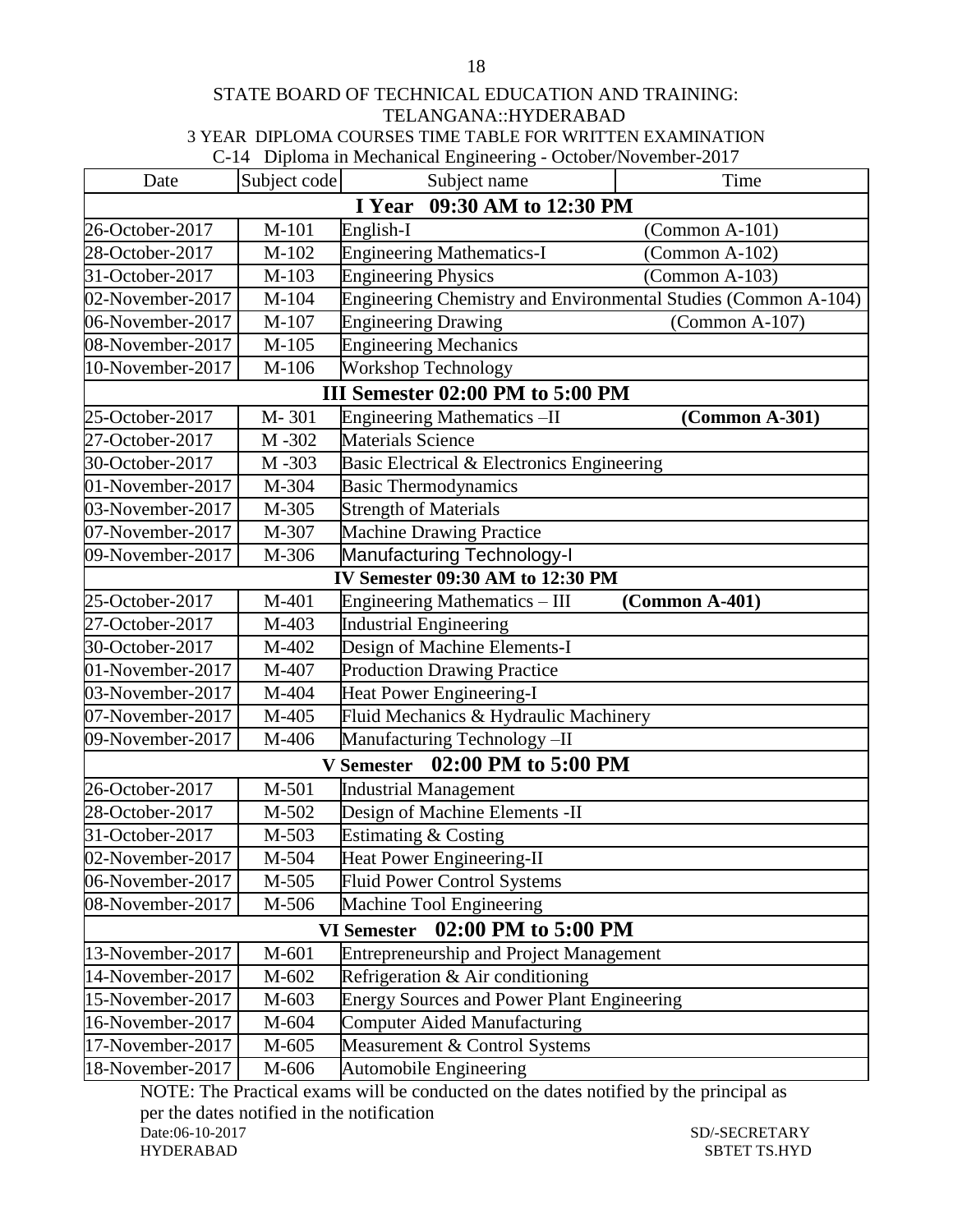### STATE BOARD OF TECHNICAL EDUCATION AND TRAINING: TELANGANA::HYDERABAD 3 ½ YEAR SANDWICH DIPLOMA COURSES TIME TABLE FOR WRITTEN EXAMINATION

# C-14 Diploma in Metallurgical Engineering - October/November-2017

| Date                                  | Subject<br>code         | Subject name                                                   | Time                    |  |
|---------------------------------------|-------------------------|----------------------------------------------------------------|-------------------------|--|
|                                       |                         | I Year 09:30 AM to 12:30 PM                                    |                         |  |
| 26-October-2017                       | MET-101 English         |                                                                | $(Common A-101)$        |  |
| 28-October-2017                       |                         | MET-102 Engineering Mathematics-I                              | (Common A-102)          |  |
| 31-October-2017                       |                         | MET-103 Engineering Physics                                    | $(Common A-103)$        |  |
| 02-November-2017 MET-104              |                         | Engineering Chemistry and Environmental Studies                |                         |  |
|                                       |                         |                                                                | $\Gamma$ (Common A-104) |  |
|                                       |                         | 06-November-2017 MET-107 Engineering Drawing                   | $\Gamma$ (Common A-107) |  |
|                                       |                         | 08-November-2017 MET-105 Mineral Processing Technology         |                         |  |
|                                       |                         | 10-November-2017 MET-106 Elements of Metallurgical Engineering |                         |  |
|                                       |                         | III Semester 02:00 PM to 5:00 PM                               |                         |  |
| 25-October-2017                       |                         | MET-301 Engineering Mathematics-II                             | $(Common A-301)$        |  |
| 27-October-2017                       |                         | MET-302 Fuels Technology                                       |                         |  |
| 30-October-2017                       |                         | MET-303 Furnaces Refractories & Pyrometry                      |                         |  |
| 01-November-2017                      |                         | MET-304 Metallurgical Thermodynamics                           |                         |  |
| 03-November-2017                      |                         | MET-305 Physical metallurgy                                    |                         |  |
| 07-November-2017 MET-306 Iron Making  |                         |                                                                |                         |  |
| 09-November-2017                      | MET-307 Machine Drawing |                                                                |                         |  |
|                                       |                         | <b>IV Semester 09:30 AM to 12:30 PM</b>                        |                         |  |
| 25-October-2017                       |                         | MET-401 Engineering Mathematics-III                            | $(Common A-401)$        |  |
| 27-October-2017                       |                         | MET-402 Electrical Technology                                  |                         |  |
| 30-October-2017                       |                         | MET-403 Material Testing                                       |                         |  |
| 01-November-2017                      |                         | MET-404 Foundry Technology                                     |                         |  |
| 03-November-2017                      |                         | MET-405 Heat Treatment Technology.                             |                         |  |
| 07-November-2017 MET-406 Steel Making |                         |                                                                |                         |  |
| VII Semester 02:00 PM to 5:00 PM      |                         |                                                                |                         |  |
| 26-October-2017                       |                         | MET-701 Industrial Management & Entrepreneurship               |                         |  |
| 28-October-2017                       |                         | MET -702 Industrial Safety & Pollution Control                 |                         |  |
| 31-October-2017                       |                         | MET-703 Welding Technology                                     |                         |  |
| 02-November-2017                      |                         | MET -704 Metal Casting Technology                              |                         |  |
|                                       |                         | 06-November-2017 MET -705 Mechanical Metallurgy                |                         |  |
|                                       |                         | 08-November-2017 MET -706 Non Ferrous Extractive Metallurgy    |                         |  |

NOTE: The Practical exams will be conducted on the dates notified by the principal as per the dates notified in the notification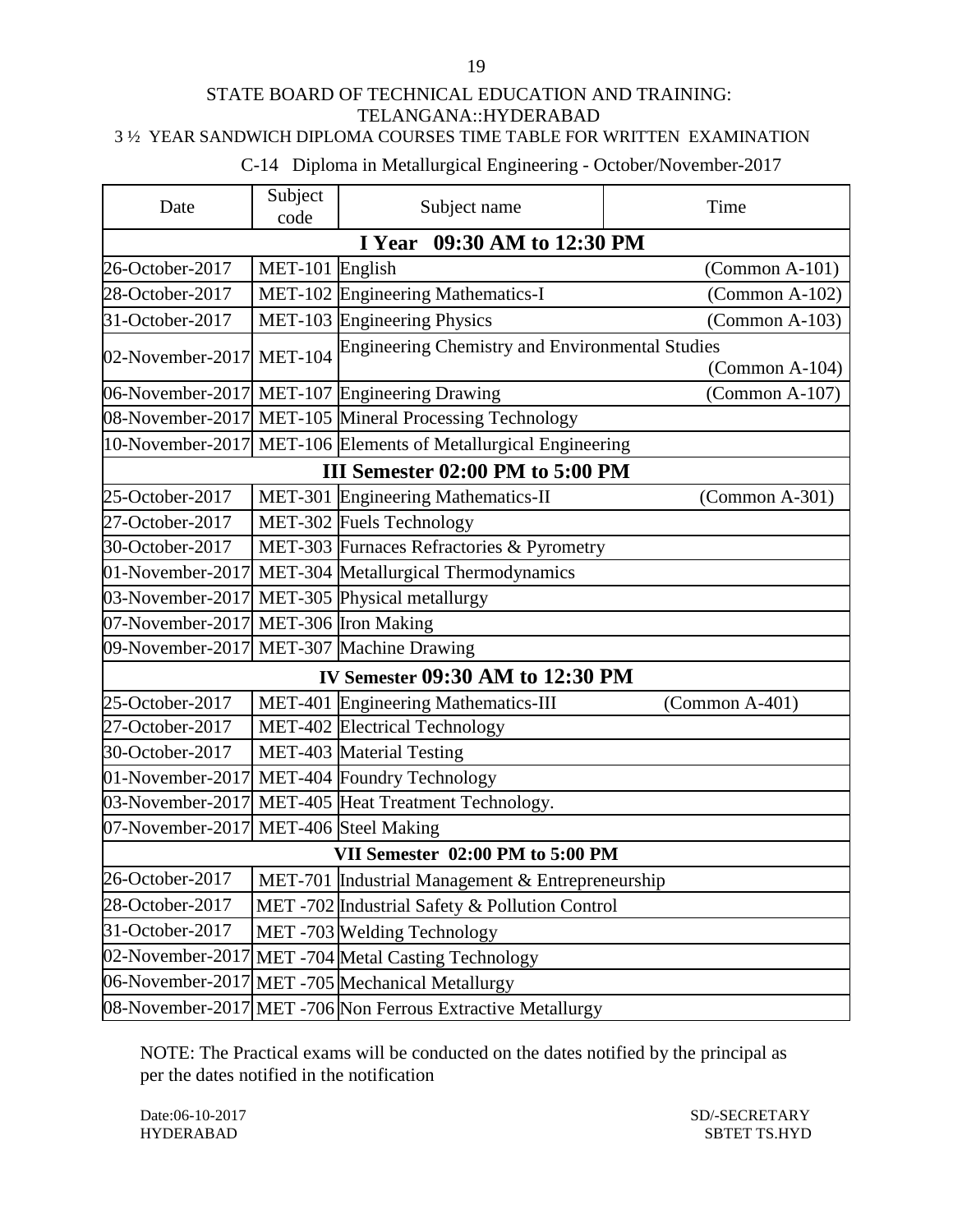# **STATE BOARD OF TECHNICAL EDUCATION AND TRAINING:**

TELANGANA::HYDERABAD

3 YEAR DIPLOMA COURSES TIME TABLE FOR WRITTEN EXAMINATION

C-14 Diploma in Mining Engineering - October/November-2017

| Date                                                | Subject<br>code                                | Subject name                                            | Time                    |  |  |
|-----------------------------------------------------|------------------------------------------------|---------------------------------------------------------|-------------------------|--|--|
|                                                     |                                                | I Year 09:30 AM to 12:30 PM                             |                         |  |  |
| 26-October-2017                                     | MNG-101 English                                |                                                         | $\Gamma$ (Common A-101) |  |  |
| 28-October-2017                                     |                                                | MNG-102 Engineering Mathematics-I                       | $(Common A-102)$        |  |  |
| 31-October-2017                                     |                                                | MNG-103 Engineering Physics                             | $(Common A-103)$        |  |  |
| 02-November-2017                                    |                                                | MNG-104 Engineering Chemistry and Environmental Studies | $(Common A-104)$        |  |  |
| 06-November-2017                                    |                                                | MNG-107 Engineering Drawing                             | $\Gamma$ (Common A-107) |  |  |
| 08-November-2017                                    |                                                | MNG-105 Elements of Mining                              |                         |  |  |
| 10-November-2017                                    |                                                | MNG-106 Mining Geology-I                                |                         |  |  |
|                                                     |                                                | III Semester 02:00 PM to 5:00 PM                        |                         |  |  |
| 25-October-2017                                     |                                                | MNG-301 Engineering Mathematics -II                     | $(Common A-301)$        |  |  |
| 27-October-2017                                     |                                                | MNG-302 Basic Electrical and Electronics Engineering    |                         |  |  |
| 30-October-2017                                     |                                                | MNG-303 Conventional Methods of coal Mining             |                         |  |  |
| 01-November-2017                                    |                                                | MNG-304 Mining Machinery - I                            |                         |  |  |
| 03-November-2017                                    |                                                | MNG-305 Mine Surveying-I                                |                         |  |  |
| 07-November-2017                                    |                                                | MNG-306 Mining Geology - II                             |                         |  |  |
|                                                     |                                                | IV Semester 09:30 AM to 12:30 PM                        |                         |  |  |
| 25-October-2017                                     |                                                | MNG-401 Engineering Mathematics-III                     | $(Common A-401)$        |  |  |
| 27-October-2017                                     |                                                | MNG-402 Basic Mechanical Engineering                    |                         |  |  |
| 30-October-2017                                     |                                                | MNG-403 Mechanized Methods of Coal Mining               |                         |  |  |
| 01-November-2017                                    |                                                | $MNG-404$ Mining Machinery - II                         |                         |  |  |
| 03-November-2017                                    |                                                | MNG-405 Mine Surveying-II                               |                         |  |  |
| 07-November-2017                                    |                                                | MNG-406 Mine Environmental Engineering                  |                         |  |  |
|                                                     |                                                | V Semester 02:00 PM to 5:00 PM                          |                         |  |  |
| 26-October-2017                                     |                                                | MNG-501 Metal Mining                                    |                         |  |  |
| 28-October-2017                                     |                                                | MNG-502 Opencast mining                                 |                         |  |  |
| 31-October-2017                                     |                                                | MNG-503 Modern Coal MiningTechnology                    |                         |  |  |
| 02-November-2017                                    |                                                | MNG-504 Rock Mechanics and Strata control.              |                         |  |  |
| 06-November-2017                                    |                                                | MNG-505 Advanced Surveying                              |                         |  |  |
| 08-November-2017                                    |                                                | MNG-506 Advanced MineEnvironmental Engineering          |                         |  |  |
| 02:00 PM to 5:00 PM<br><b>VI Semester</b>           |                                                |                                                         |                         |  |  |
| 13-November-2017                                    |                                                | MNG-601 Advanced Metal Mining Methods                   |                         |  |  |
| 14-November-2017                                    |                                                | MNG-602 Advanced Opencast Mining Methods                |                         |  |  |
| 15-November-2017                                    |                                                | MNG-603 Mine Management and Entrepreneurship            |                         |  |  |
| 16-November-2017                                    |                                                | MNG-604 Mine Legislation                                |                         |  |  |
| 17-November-2017<br>MNG-605 Mine Safety Engineering |                                                |                                                         |                         |  |  |
| 18-November-2017                                    | MNG-606 MINERAL PROCESSING AND QUALITY CONTROL |                                                         |                         |  |  |

NOTE: The Practical exams will be conducted on the dates notified by the principal as per the dates notified in the notification<br>Date:06-10-2017 Date:06-10-2017 SD/-SECRETARY SBTET TS.HYD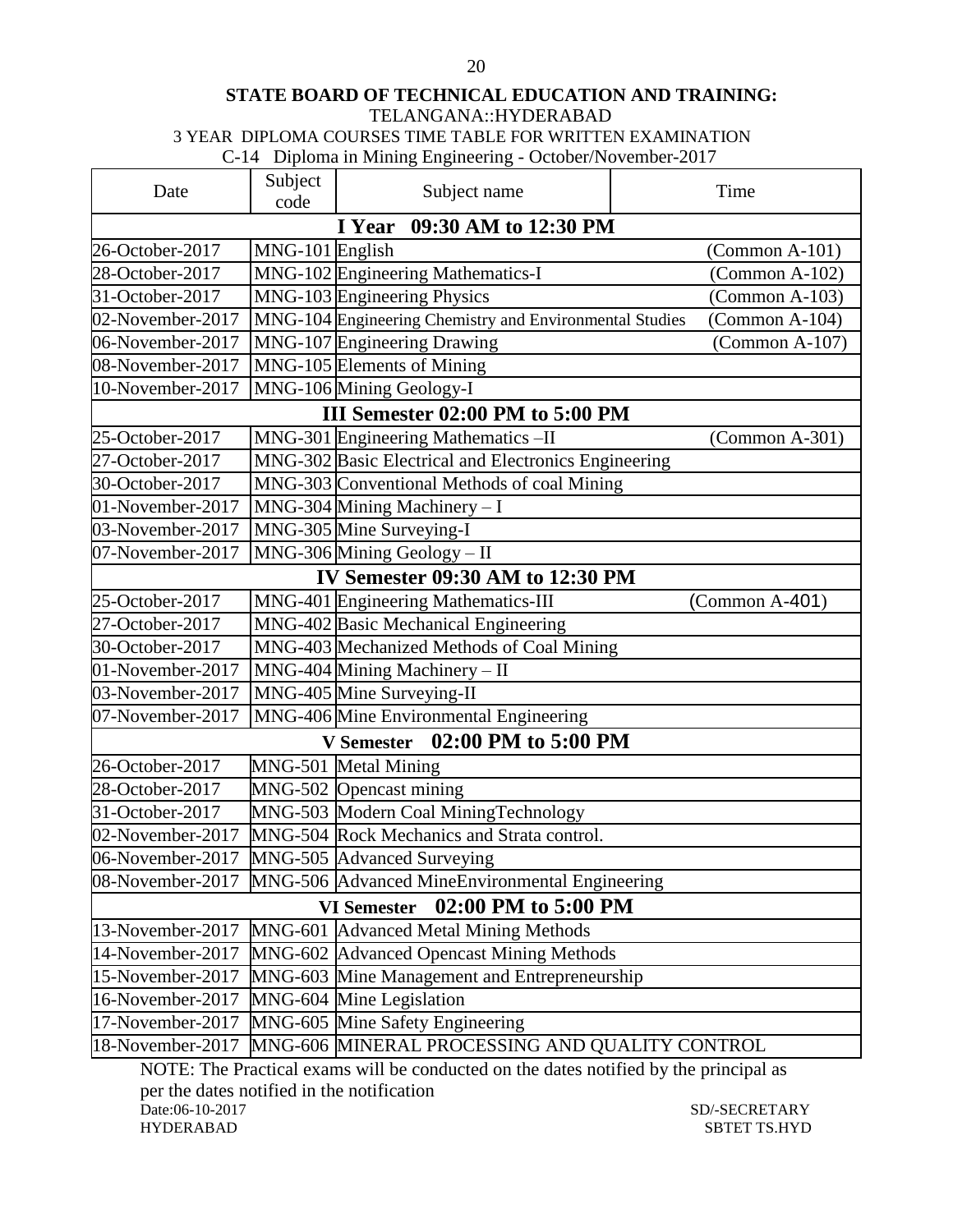# STATE BOARD OF TECHNICAL EDUCATION AND TRAINING: TELANGANA::HYDERABAD 3 YEAR DIPLOMA COURSES TIME TABLE FOR WRITTEN EXAMINATION

C-14 Diploma in Packing Technology - October/November-2017

| <b>Date</b>                 | Subject code   | -כ<br>Subject name                            | <b>Time</b>                                                  |  |
|-----------------------------|----------------|-----------------------------------------------|--------------------------------------------------------------|--|
| I Year 09:30 AM to 12:30 PM |                |                                               |                                                              |  |
| 26-October-2017             | <b>PKG-101</b> | English                                       | $\Gamma$ (Common A-101)                                      |  |
| 28-October-2017             | <b>PKG-102</b> | <b>Engineering Mathematics-I</b>              | $(Common A-102)$                                             |  |
| 31-October-2017             | <b>PKG-103</b> | <b>Engineering Physics</b>                    | $(Common A-103)$                                             |  |
| 02-November-2017            | <b>PKG-104</b> |                                               | Engineering Chemistry and Environmental Studies(CommonA-104) |  |
| 06-November-2017            | <b>PKG-107</b> | <b>Engineering Drawing</b>                    | $(Common A-107)$                                             |  |
| 08-November-2017            | <b>PKG-105</b> | Engineering Materials and Workshop Technology |                                                              |  |
| 10-November-2017            | <b>PKG-106</b> | <b>Elements of Packaging Technology</b>       |                                                              |  |
|                             |                | <b>III SEMESTER</b>                           | 02:00 PM to 5:00 PM                                          |  |
| 25-October-2017             | <b>PKG-301</b> | <b>Engineering Mathematics-II</b>             | $\Gamma$ (Common A-301)                                      |  |
| 27-October-2017             | <b>PKG-302</b> | <b>Mechanics of Solids</b>                    |                                                              |  |
| 30-October-2017             | <b>PKG-303</b> | Manufacturing Technology                      |                                                              |  |
| 01-November-2017            | <b>PKG-304</b> | Basics of Electrical & Electronics            |                                                              |  |
| 03-November-2017            | <b>PKG-305</b> | Packaging Materials-I                         |                                                              |  |
| 07-November-2017            | <b>PKG-306</b> | <b>Ancillary Packaging Materials</b>          |                                                              |  |
| 09-November-2017            | <b>PKG-307</b> | <b>Machine Drawing</b>                        |                                                              |  |
|                             |                | IV Semester 09:30 AM to 12:30 PM              |                                                              |  |
| 25-October-2017             | <b>PKG-401</b> | <b>Engineering Mathematics-III</b>            | $(Common A-401)$                                             |  |
| 27-October-2017             | <b>PKG-407</b> | <b>Component Drawing</b>                      |                                                              |  |
| 30-October-2017             | <b>PKG-402</b> | Fluid Mechanics & Pneumatics                  |                                                              |  |
| 01-November-2017            | <b>PKG-403</b> | Principles of Thermodynamics                  |                                                              |  |
| 03-November-2017            | <b>PKG-404</b> | Packaging Materials-II                        |                                                              |  |
| 07-November-2017            | <b>PKG-405</b> | <b>Bulk Packaging</b>                         |                                                              |  |
| 09-November-2017            | <b>PKG-406</b> | Plastics in Packaging                         |                                                              |  |
|                             |                | 02:00 PM to 5:00 PM<br><b>V</b> Semester      |                                                              |  |
| 26-October-2017             | <b>PKG-501</b> | Industrial Engineering & Quality Assurance    |                                                              |  |
| 28-October-2017             | <b>PKG-502</b> | <b>Renewable Energy Sources</b>               |                                                              |  |
| 31-October-2017             | <b>PKG-503</b> | Drug and Pharmaceutical Packaging             |                                                              |  |
| 02-November-2017            | <b>PKG-504</b> | <b>Food Preservation Packaging</b>            |                                                              |  |
| 06-November-2017            | <b>PKG-505</b> | Packaging Design Engineering                  |                                                              |  |
| 08-November-2017            | <b>PKG-506</b> | Plate Surface Preparation and Post-Press      |                                                              |  |
|                             |                | 02:00 PM to 5:00 PM<br><b>VI Semester</b>     |                                                              |  |
| 13-November-2017            | <b>PKG-601</b> | Industrial Management and Packaging Economics |                                                              |  |
| 14-November-2017            | <b>PKG-602</b> | <b>Refrigeration and Cold Storage</b>         |                                                              |  |
| 15-November-2017            | <b>PKG-603</b> | Packaging Processes and Machinary             |                                                              |  |
| 16-November-2017            | <b>PKG-604</b> | <b>Product Packaging</b>                      |                                                              |  |
| 17-November-2017            | <b>PKG-605</b> | Package Printing and Graphics                 |                                                              |  |
| 18-November-2017            | <b>PKG-606</b> | Packaging and Environment                     |                                                              |  |